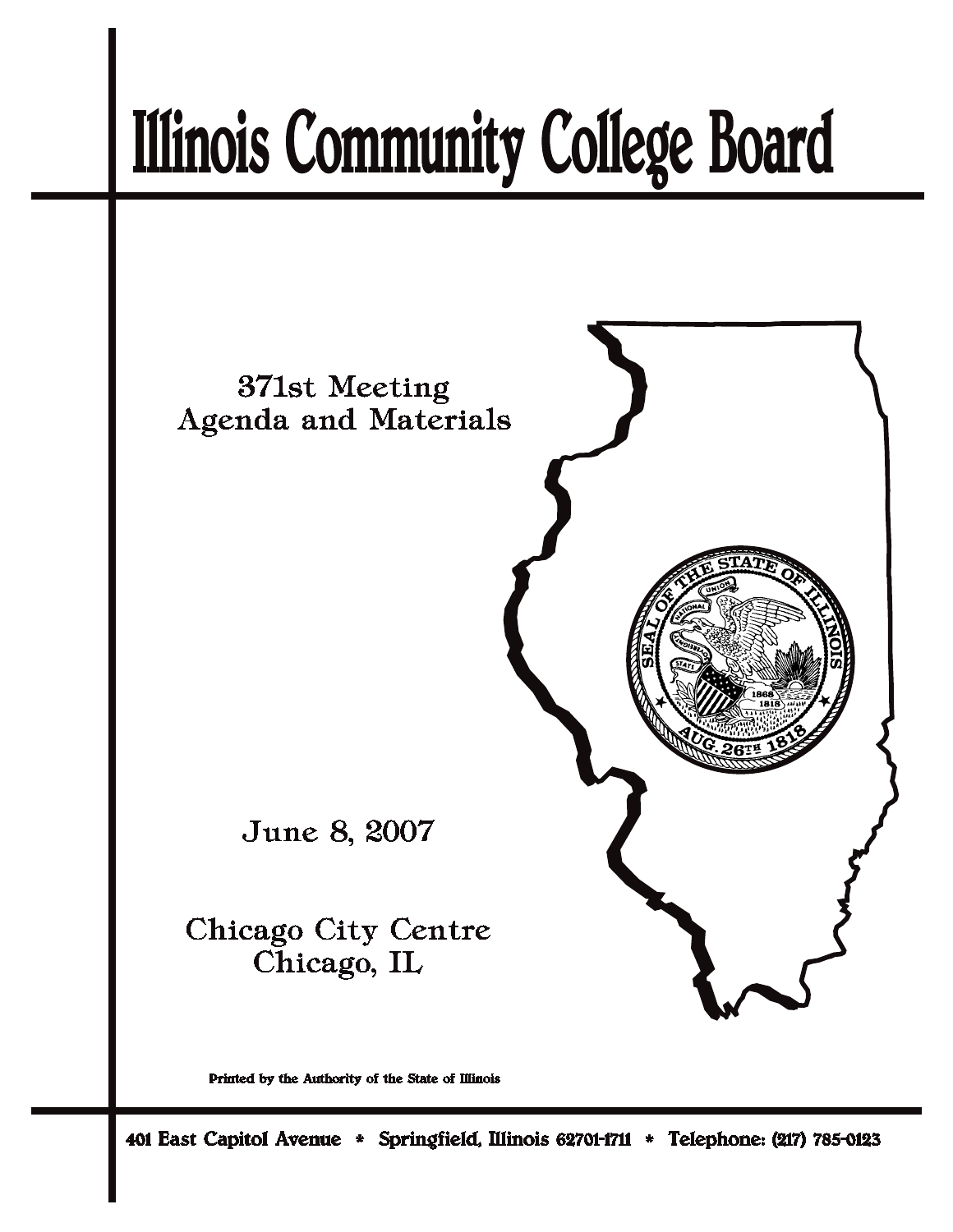# 371<sup>st</sup> Meeting of the Illinois Community College Board Chicago City Centre 300 East Ohio Street Chicago, Illinois

# June 8, 2007

# *Committee Meetings*

|    |                                                                            | Tuesday, May 29, 10:00 a.m. - Adult Ed & Workforce Development - Via Teleconference<br>Monday, June 4, 2:00 p.m. - Personnel & Evaluation - ICCB Office<br>Monday, June 4, 12:00 p.m. - Student Relations - Via Teleconference<br>Wednesday, June 6, 2:00 p.m. - Academic Affairs - Via Teleconference<br>Friday, June 8, 8:00 a.m. - Budget and Finance - St. Clair Hotel Conference Room<br>Friday, June 8, 8:30 a.m. - External Affairs - Michigan Hotel Conference Room |      |  |  |
|----|----------------------------------------------------------------------------|-----------------------------------------------------------------------------------------------------------------------------------------------------------------------------------------------------------------------------------------------------------------------------------------------------------------------------------------------------------------------------------------------------------------------------------------------------------------------------|------|--|--|
|    |                                                                            | 9:00 a.m. - Business Meeting - Ontario Hotel Conference Room                                                                                                                                                                                                                                                                                                                                                                                                                | Page |  |  |
| 1. |                                                                            | Roll Call and Declaration of Quorum Ann Chandler                                                                                                                                                                                                                                                                                                                                                                                                                            |      |  |  |
| 2. | Introduction of Carrie Hightman, IBHE Chairman, by<br>Guy H. Alongi, Chair |                                                                                                                                                                                                                                                                                                                                                                                                                                                                             |      |  |  |
| 3. |                                                                            | <b>Board Member Comments</b>                                                                                                                                                                                                                                                                                                                                                                                                                                                |      |  |  |
| 4. | Acknowledgments                                                            |                                                                                                                                                                                                                                                                                                                                                                                                                                                                             |      |  |  |
|    | 4.1                                                                        | Recognition of Sarah Anderson, Student Member, Illinois<br>Community College Board, Keith Miller, President of<br><b>Black Hawk College</b>                                                                                                                                                                                                                                                                                                                                 |      |  |  |
| 5. |                                                                            | Nomination of Vice Chair (ACTION)                                                                                                                                                                                                                                                                                                                                                                                                                                           |      |  |  |
| 6. | <b>Committee Reports</b>                                                   |                                                                                                                                                                                                                                                                                                                                                                                                                                                                             |      |  |  |
|    | 6.1<br>6.2<br>6.3<br>6.4<br>6.5<br>6.6                                     | <b>Budget and Finance</b><br><b>Academic Affairs</b><br><b>External Affairs</b><br>Adult Education and Workforce Development<br><b>Student Relations</b><br>Personnel and Evaluation                                                                                                                                                                                                                                                                                        |      |  |  |
| 7. |                                                                            | President/CEO Report Geoff Obrzut                                                                                                                                                                                                                                                                                                                                                                                                                                           |      |  |  |
| 8. | <b>Advisory Organizations</b>                                              |                                                                                                                                                                                                                                                                                                                                                                                                                                                                             |      |  |  |
|    | 8.1                                                                        | <b>Student Advisory Committee Sarah Anderson</b>                                                                                                                                                                                                                                                                                                                                                                                                                            |      |  |  |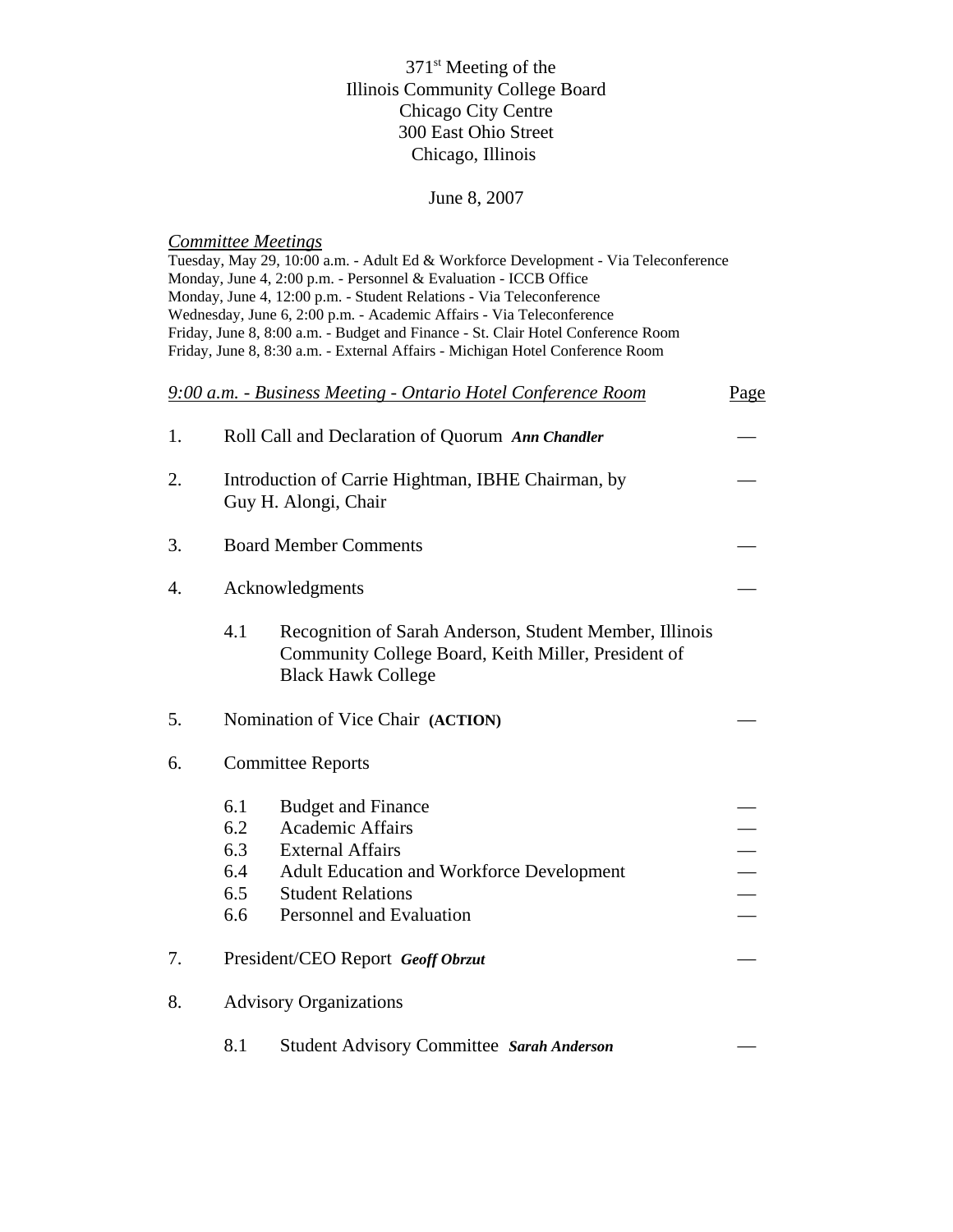### Agenda 371<sup>st</sup> Meeting of the Illinois Community College Board

Page

|     | 8.2                                                           | Illinois Community College Trustees Association<br><b>Mike Monaghan</b>                   |                |  |  |
|-----|---------------------------------------------------------------|-------------------------------------------------------------------------------------------|----------------|--|--|
|     | 8.3                                                           | Adult Education and Family Literary Advisory Council<br><b>Gay Graves</b>                 |                |  |  |
|     | 8.4                                                           | Presidents Council Keith Miller                                                           |                |  |  |
|     | 8.5                                                           | Illinois Community College Faculty Association<br><b>Earl Godt</b>                        |                |  |  |
|     | 8.6                                                           | Illinois Community College Foundation Report Ray Hancock                                  |                |  |  |
| 9.  | Adult Education and Family Literacy Update Jennifer Foster    |                                                                                           |                |  |  |
|     | 9.1                                                           | <b>Adult Education State Plan</b>                                                         | 1              |  |  |
|     | 9.2                                                           | <b>Adult Education Updates</b>                                                            | $\overline{2}$ |  |  |
| 10. |                                                               | Legislative Report Steve Morse                                                            | $3 - 4$        |  |  |
| 11. | <b>Effective Practices Update Elaine Johnson</b>              |                                                                                           | $5 - 6$        |  |  |
| 12. |                                                               | Economic Impact Study Scott Parke                                                         | $7-10$         |  |  |
| 13  | $11 - 18$<br>New Units of Instruction (ACTION) Elaine Johnson |                                                                                           |                |  |  |
| 14. | Consent Agenda (ACTION)                                       |                                                                                           |                |  |  |
|     | 14.1                                                          | Minutes of the March 26, 2007 Meeting                                                     | 19-32          |  |  |
|     | 14.2                                                          | Review of Executive Session Minutes of the<br>March 26, 2007 Meeting                      | 33             |  |  |
|     | 14.3                                                          | Review of Executive Session Minutes of March 25,<br>2005 thru the March 26, 2007 Meetings | 34             |  |  |
|     | 14.4                                                          | Authorization to Enter Into Interagency Contracts and/or<br>Agreements                    |                |  |  |
|     | 14.5                                                          | <b>Authorization to Transfer Funds Among Line Items</b>                                   |                |  |  |
|     | 14.6                                                          | Contracts for the Illinois Community College Board Office                                 |                |  |  |
| 15. | <b>Information Items</b>                                      |                                                                                           |                |  |  |
|     | 15.1                                                          | <b>Fiscal Year 2007 Financial Statements</b>                                              |                |  |  |
| 16. | <b>Other Business</b>                                         |                                                                                           |                |  |  |
| 17. | <b>Executive Session</b>                                      |                                                                                           |                |  |  |
| 18. | <b>Public Comment</b>                                         |                                                                                           |                |  |  |
| 19. | Adjournment                                                   |                                                                                           |                |  |  |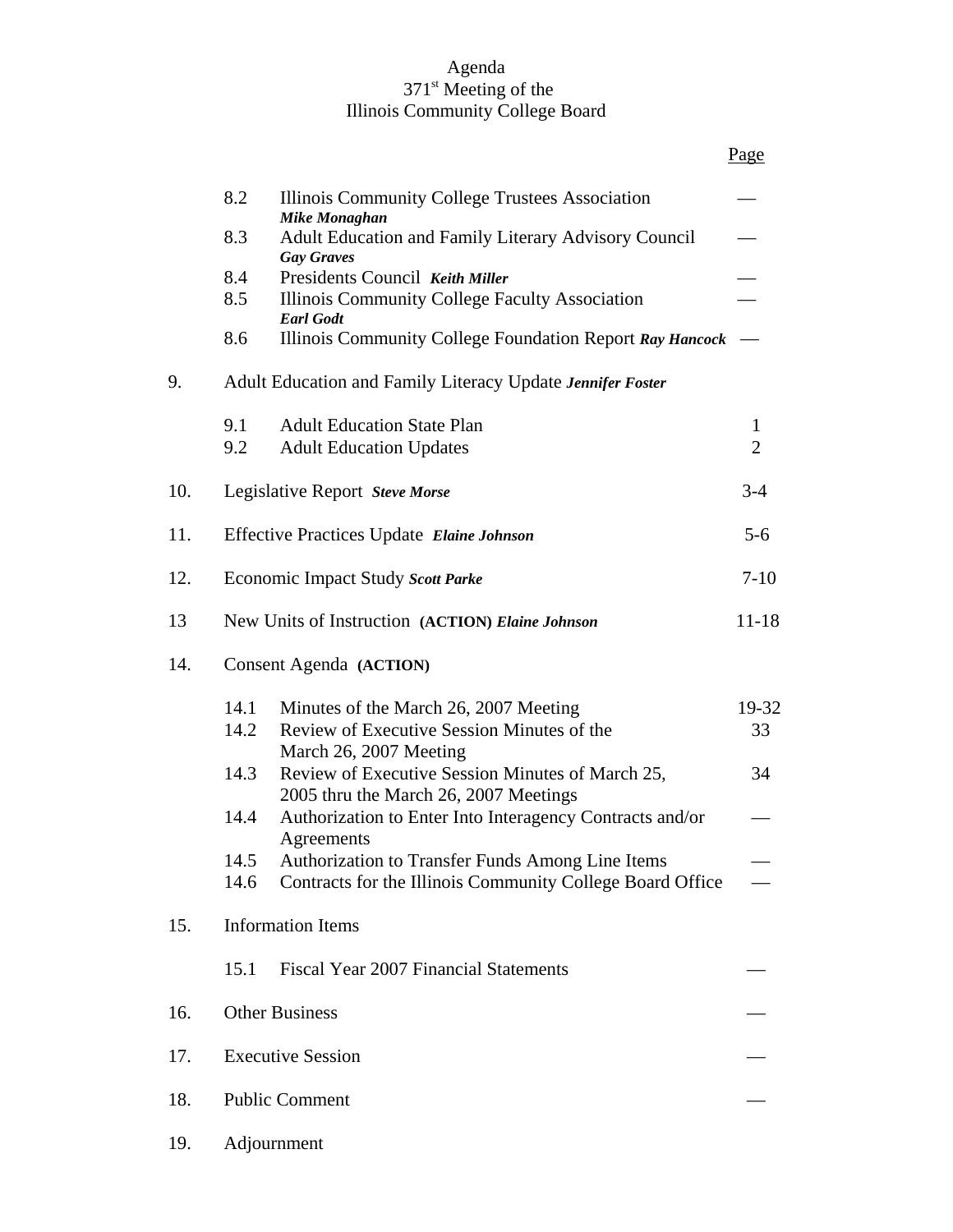# Illinois Community College Board

# **ADULT EDUCATION AND FAMILY LITERACY State Plan**

As required in Title II of the Workforce Investment Act, the Adult Education and Family Literacy Act, a State Plan for Adult Education and Family Literacy services supported with federal funds must be submitted to the United States Department of Education, Office of Vocational and Adult Education (OVAE) on April 1 of each year prior to the release of the next fiscal year's funding. Because the Workforce Investment Act has not been reauthorized, the current State Plan has been extended to FY 2008 ending June 30, 2008. As required, the Illinois Community College Board submitted a revised State Plan for Illinois Adult Education and Family Literacy to the OVAE on March 26, 2007.

The Illinois State Plan provides a description of planned activities for Adult Education during the above period of time. The Plan describes:

- the need for Adult Education in Illinois,
- the eligible population and those most in need of services,
- how equitable access to funding is achieved,
- allowable Adult Education activities,
- procedures for funding providers,
- an annual evaluation of literacy activities,
- provision of services to persons in correctional facilities,
- integrated activities with the one-stop career centers (Illinois Employment and Training Centers), and
- proposed leadership and professional development activities.

Each year the State Plan is revised to reflect changes in activities for the next fiscal year. Also to be included in the revisions are the yearly negotiated performance targets for Adult Education. At this time, the negotiations are still underway. As required, a copy of the revised State Plan was provided to the Governor's Office.

Upon approval by the U.S. Department of Education, Office of Adult and Vocational Education, the Illinois State Plan will be posted to the ICCB website.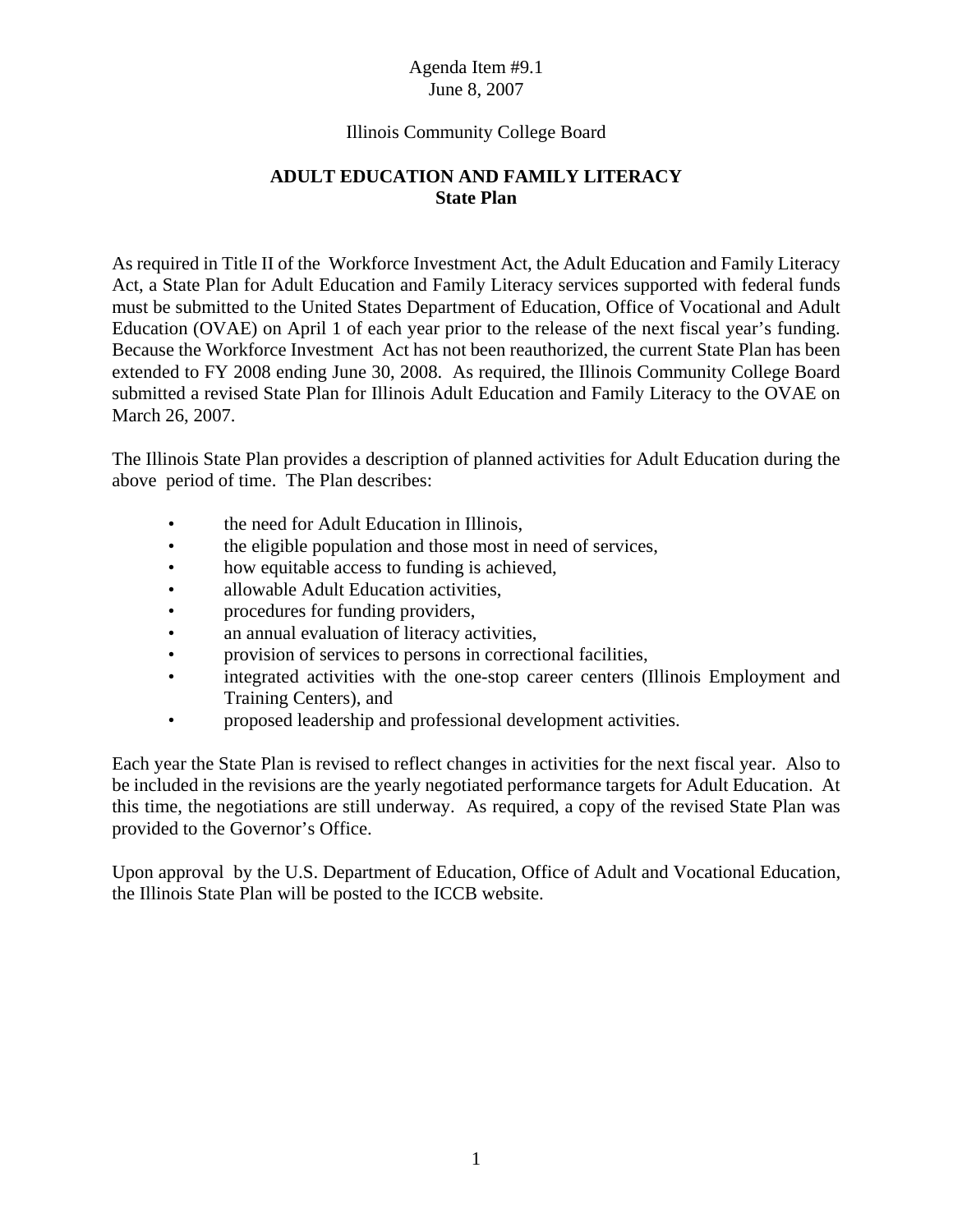# Illinois Community College Board

# **ADULT EDUCATION AND FAMILY LITERACY UPDATES**

The Adult Education and Family Literacy Division has been engaged in several activities over the last year. A brief oral update will be provided on key areas within adult education, including:

- **Report to the Governor and General Assembly**. Adult Education Services were provided to over 132,000 students in Illinois. Over 100 adult education programs provided instructional and support services to students in FY2006.
- **GED Testing Administration Program**. The GED Testing Program in Illinois continues to test more than 26,000 individuals annually. More than 1.7 million individuals in Illinois are without a high school diploma.
- **The Adult Education New Data Collection System**. The new data collection system for Adult Education and Family Literacy will go live on July 1, 2007. All adult education programs have been trained. Additional training will begin in the Fall. The DAISI system is web-based.
- **Federal Performance Targets**. Adult Education exceeded its performance targets for FY2006 at 119 percent of the goal. Illinois Adult Education is evaluated in five areas: Educational Gains, Obtain Employment, Retain Employment, GED/HS Completion, and Transition to Post-secondary Education/Training.
- **GED Illinois Project.** The GED Illinois Project is continuing to receive national attention. Two states, Maryland and Washington, and one community college, Central Piedmont College in North Carolina have signed on as partners to use this world-class online instructional system. Three other states have expressed strong interest in piloting the system.
- **Adult Education and Family Literacy Advisory Council**. The Adult Education Advisory Council met quarterly over the last fiscal year and have brought forth recommendations to the Illinois Community College Board (ICCB) Adult Education staff for consideration.

Eight council members will complete their two year terms at the end of the fiscal year. These members are: Bob Fittin, Greater West Town Project; Ruth Ann Evans, Parkland College; Lizette Richardson, City Colleges of Chicago; Becky Hale, Macon/Piatt Regional Office of Education; Joan Hornby, Mundelein High School District #120; Pam Leas, School District U-46; and Kathi Lee, Springfield School District 186; and June Hickey, Illinois Adult Continuing Educators Association. Gay Graves will also complete her term as Advisory Council Chair. The ICCB will recognize the hard work of these individuals at the upcoming Administrators Meeting in August.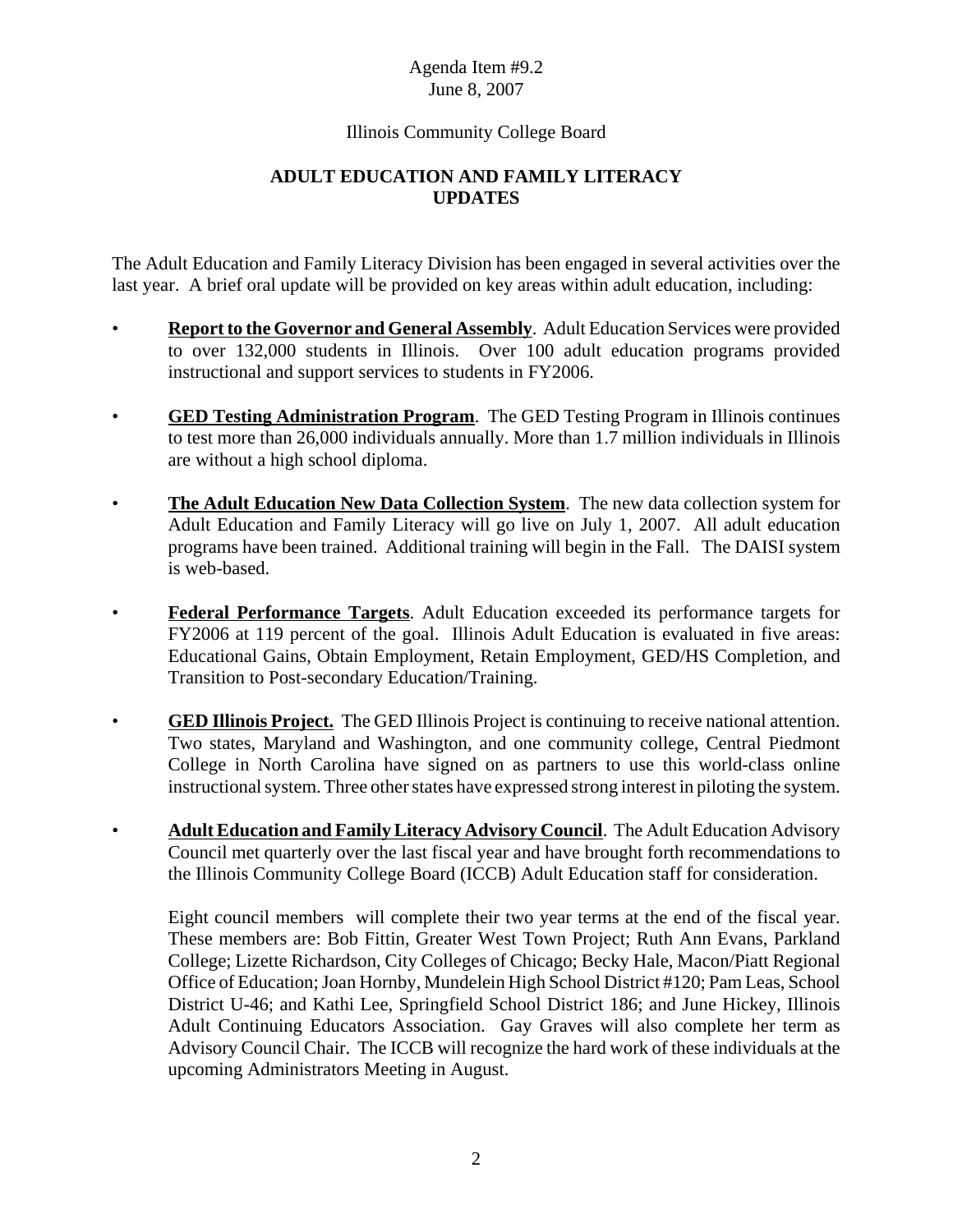# Illinois Community College Board

# **LEGISLATIVE UPDATE**

At this writing, the legislature is still scheduled to adjourn on May 31. For it to adjourn on time, there must be a budget bill passed by both chambers, with only a simple majority in each chamber The Governor must also be willing to sign the budget bill. If the members cannot agree on a budget by May 31, then any bill considered after that date, including a budget bill, will require a 60% majority in both chambers for passage. In the House, that large a majority will require agreement by all 66 of the Democratic members and at least five of the Republican members.

If the General Assembly passes a budget with which the Governor disagrees, then the Governor may call the legislature into special session to consider just the budget. Such a special session would still require the 60% majority for passage of any bill.

The ICCB was especially interested in two pieces of legislation aside from the budget: Senate Bill 853 and House Bill 1434.

SB853 was initiated by the ICCB to address some clarification issues regarding GED test-takers. The bill has passed the Senate and has been amended slightly in the House. A vote on the bill may be taken imminently. If it does pass the House, it will need to be returned to the Senate for concurrence on the House amendment. We will be working with membership in both chambers to make the passage as easy as possible.

HB1434 is the legislation that allows Harper College to offer baccalaureate degrees under certain circumstances. The ICCB has opposed this bill, and similar bills in previous General Assemblies, from the beginning. The bill passed the House, but was not heard in committee in the Senate and was returned to the Senate Rules committee. There have been some efforts by the bill's Senate sponsor to have it released for consideration by a committee other than Higher Education, but to date such efforts have not been successful. There is also the chance that the language from the bill could be amended onto another Senate bill. Even though the deadlines for bills to be heard in committees have passed, some bills have been assigned extended deadlines.

Three bills that were initiated by the Illinois Community College Trustees Association, and in which the ICCB has had some interest, have passed both chambers:

HB3504 amends the State Officials and Employees Ethics Act to classify community college districts as units of local government that must adopt resolutions regulating the political activities and the solicitation and acceptance of gifts by their officials and employees (now, classified as state agencies subject to the entire Act's regulation and enforcement by the Executive Ethics Commission and the Governor's Executive Inspector General).

HB 720 amends the Public Community College Act and provides for all meetings of a board of trustees, a quorum of members must be physically present at the location of the meeting.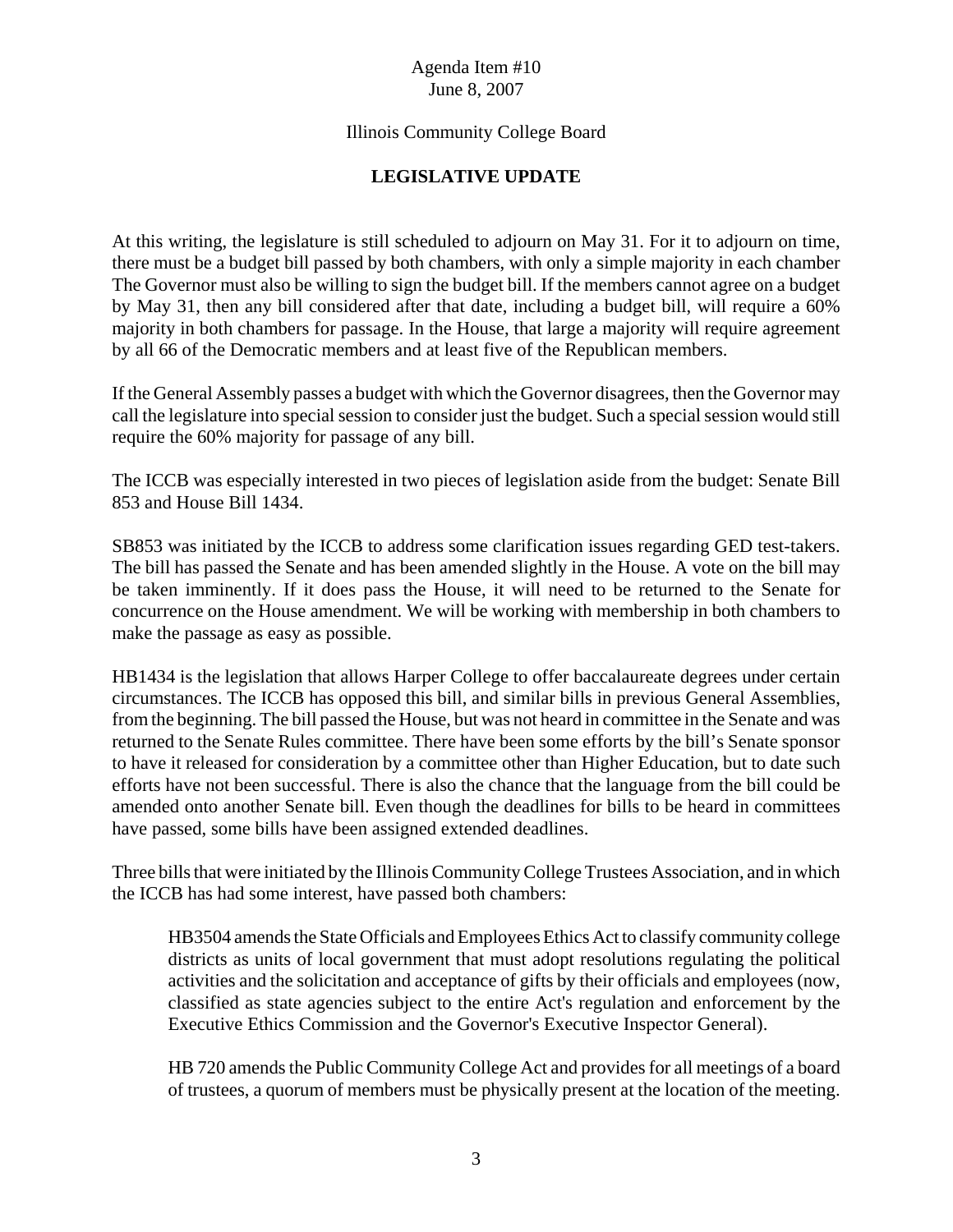The bill clarifies language differences between the Open Meetings Act and Public Community College Act.

HB 721 amends the Public Community College Act to provide that public notice of the schedule of regular meetings of a board of trustees for the next calendar year, as set at the organizational meeting of the board of trustees, must be given at the beginning of that calendar year. The bill clarifies language differences between the Open Meetings Act and the Public Community College Act.

A more updated review of legislative activity pertaining to community college interests will be available for distribution at the June 8 Board meeting.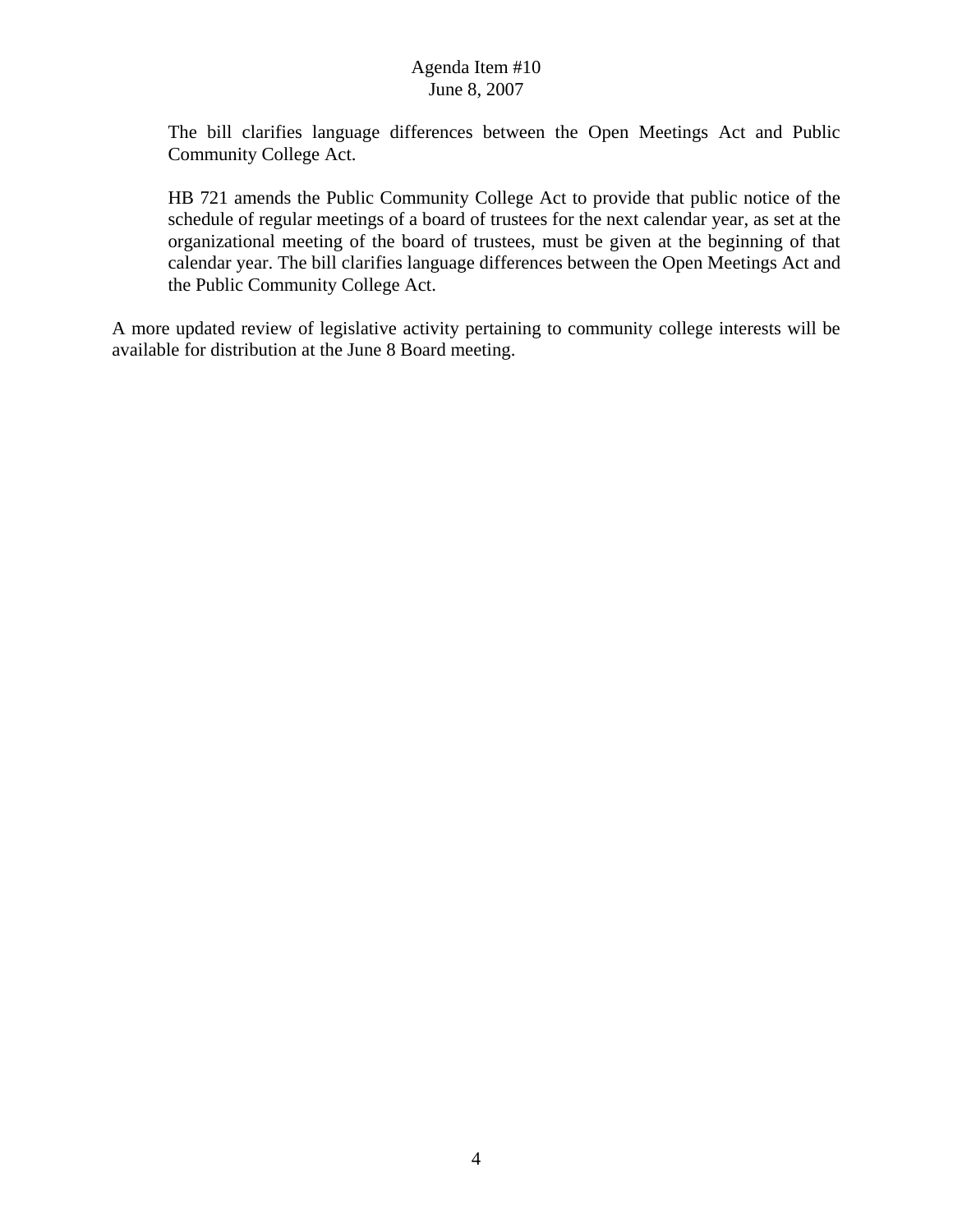# Illinois Community College Board

# **EFFECTIVE PRACTICES**

*The Illinois Commitment and Promise for Illinois* provide a policy framework to guide the Illinois higher education community in meeting the needs of the state and its residents. *The Illinois Commitment* and *Promise for Illinois* emphasize the diversity of Illinois higher education with the understanding that each institution will be expected to address the identified policy areas in a manner that is consistent with the institution's mission, resources, and constituencies. Each year, community colleges submit an annual performance report that shares the ways it has contributed to achieving the state's higher education priorities. As part of the performance report, each community college submits a minimum of two examples of effective practices that were either implemented or enhanced within the past five years on their college campus. In fiscal year 2006, a peer review process was implemented to evaluate and select a best practice from each of the following six policy areas:

*Policy Area One: Higher education will help Illinois sustain strong economic growth through its teaching, service, and research activities.*

*Policy Area Two: Higher education will join elementary and secondary education to improve teaching and learning at all levels.*

*Policy Area Three: No Illinois citizen will be denied an opportunity for a college education because of financial need.*

*Policy Area Four: Illinois will increase the number and diversity of citizens completing training and education programs.*

*Policy Area Five: Illinois colleges and universities will be accountable for providing high quality academic programs and the systematic assessment of student learning outcomes while holding students to ever higher expectations for learning and growth.*

*Policy Area Six: Illinois colleges and universities will continually improve productivity, cost effectiveness, and accountability*

**The following effective practices were chosen by peer reviewers for fiscal year 2006 and each college will provide a brief overview of their best practice.**

> **Kishwaukee College** - Policy Area 1 **"Innovative Solutions in Workforce Development"**

> **Kankakee Community College** - Policy Area 2 **"C.A.R.T. Program (Cavaliers are Readers, Too!)"**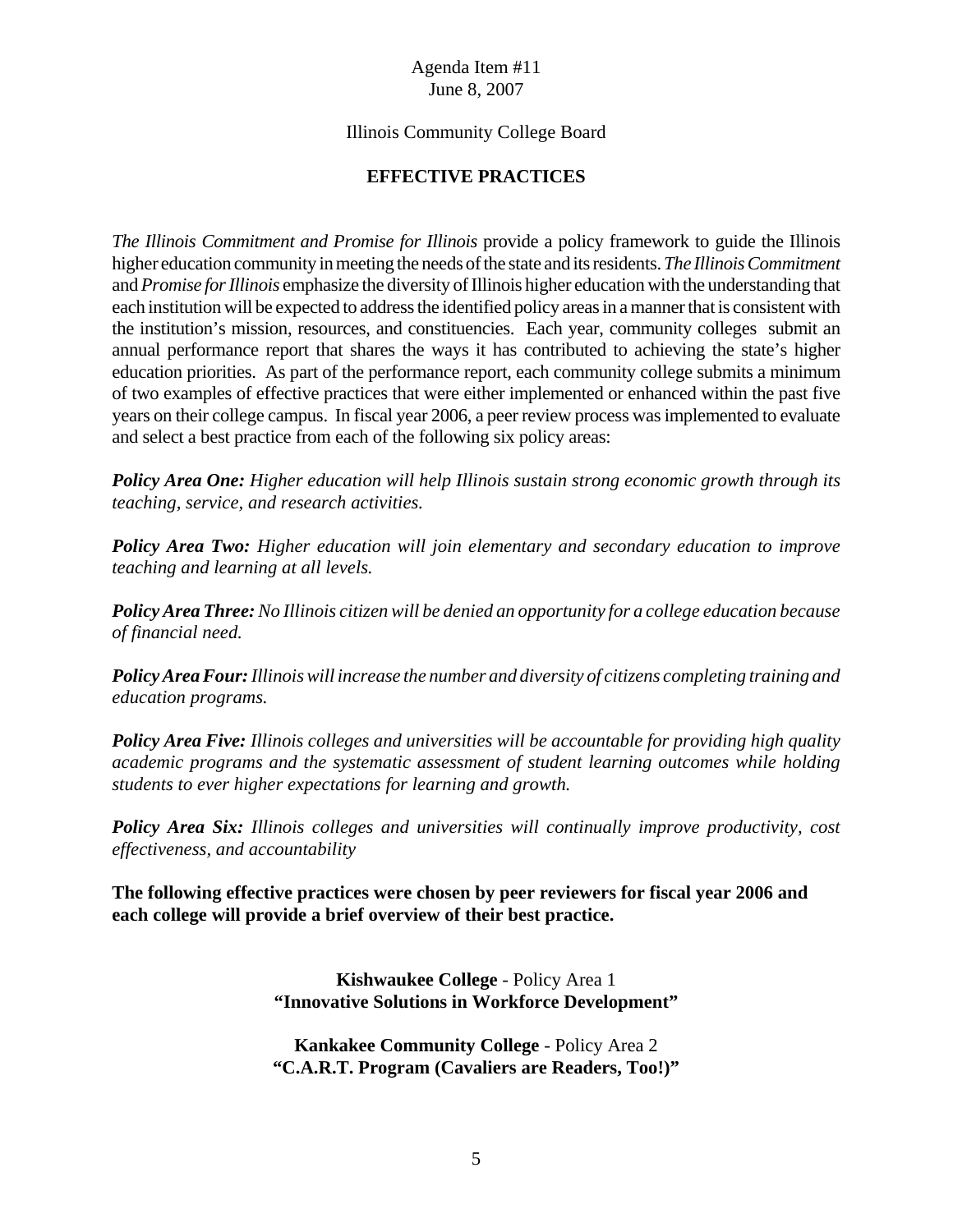# **South Suburban College** - Policy Area 3 **"GED and College Level Educations Get Connected"**

**Harry S Truman College -** Policy Area 4 **"Automotive Bridge Program"**

**Prairie State College** - Policy Area 5 **"Career Research and Presentation Project"**

**Illinois Central College** - Policy Area 6 **"Financial Aid Processing and Awarding"**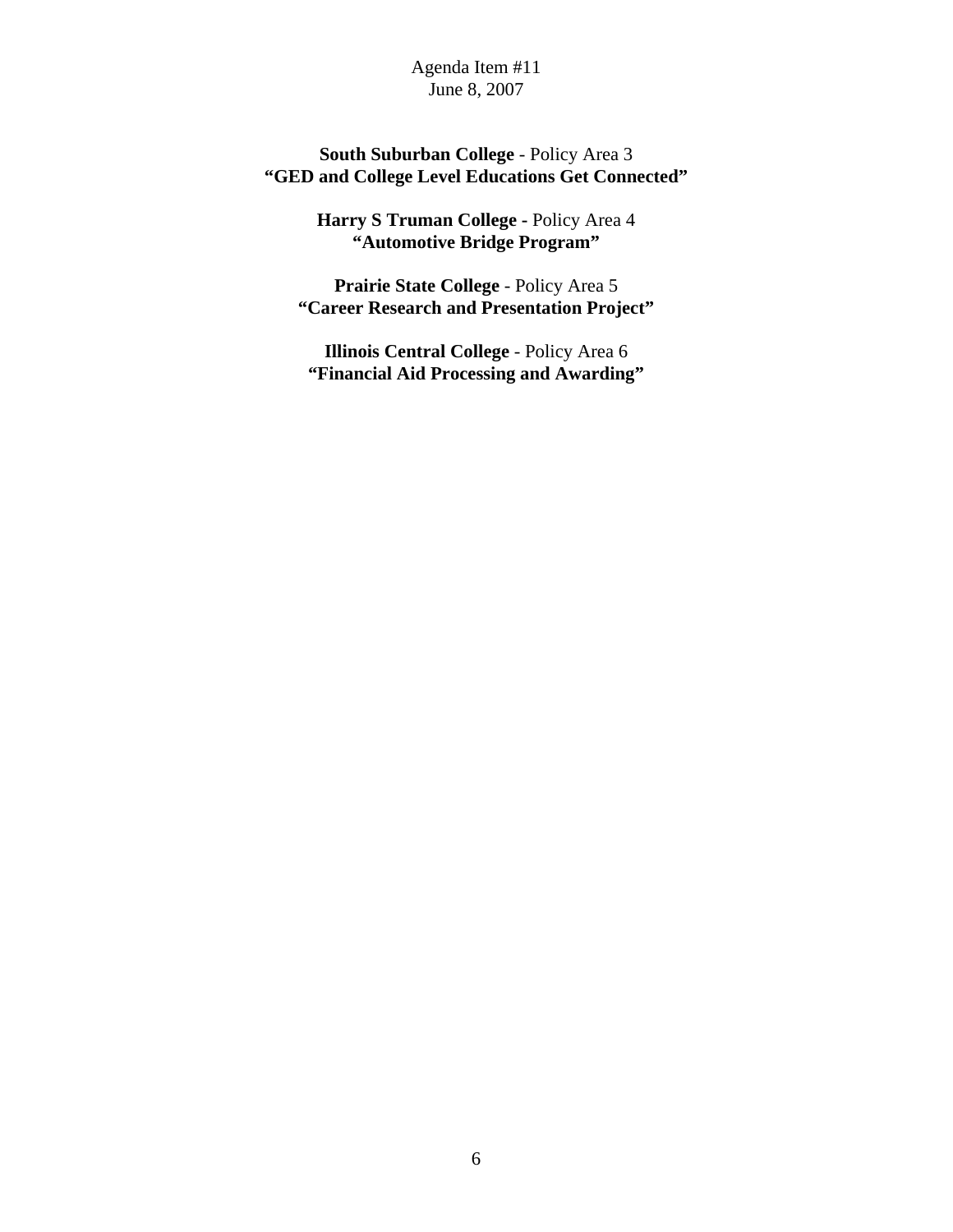# Illinois Community College Board

# **ECONOMIC IMPACT OF ILLINOIS COMMUNITY COLLEGES**

The externally attached report on the Economic Impact of Illinois Community Colleges contains results from a study by the Center for Governmental Studies (CGS) at Northern Illinois University staff that was developed in collaboration with Illinois Community College Board (ICCB) and community college system staff. Illinois' 48 public community colleges contribute to the vitality of their regions and the state as a whole in many ways, including educationally, culturally, recreationally, civically, and economically. Among the least measured and understood of these are the economic contributions of community colleges. The following information pertaining to the economic contributions of Illinois community colleges is excerpted and/or adapted from the contents of the externally attached report.

Illinois community colleges strengthen individuals' foundational academic skills, offer occupationspecific workforce education and training, and prepare students for transfer to four-year colleges and universities. These activities provide significant economic contributions by increasing workers' earnings and generating additional tax revenues. Furthermore, community colleges are generally among the largest employers in the area where they are located and generate substantial additional economic benefits for their communities through local expenditures and the associated employment impacts. Additionally, the externally attached economic impact analysis of the Illinois Community College System considers changes over a ten-year period in student characteristics, student outcomes, tax revenues generated, market penetration, and economic impacts. Highlights of significant findings from the analysis follow.

# **Illinois community colleges add skills to the Illinois workforce and boost the competitiveness of Illinois' businesses.**

- $\bullet$  Eight out of 10 Illinois employers (81.2 percent) hired a community college student at some point over the past 10 years.
- $\blacklozenge$  Three out of 10 Illinois workers (29.5 percent) participated in credit courses at an Illinois community college during the past 10 years.
- ' Statewide, there was a 62.9 percent increase in students who completed an Illinois community college program from 1996 to 2006. The four occupational program areas with the largest completer earnings gains per credit hour were Protective Services, Construction Trades, Health Professions and Related Sciences, and Precision Production Trades.
- The percentage of Illinois community college enrollees intending to prepare for college transfer increased from 25.8 percent to 32.9 percent between 1996 and 2006.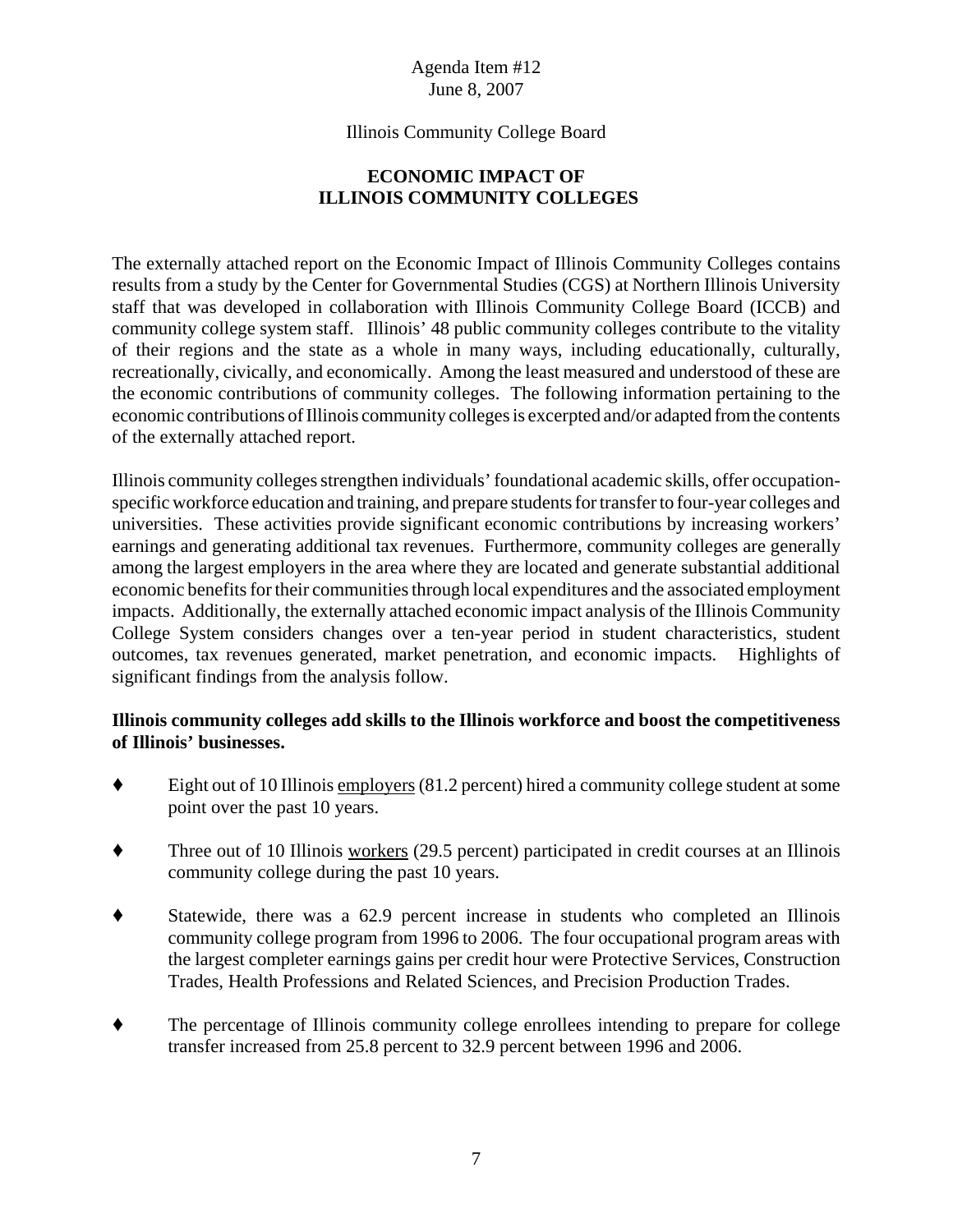# **Illinois community college graduates generate Billions of dollars in local, state, and federal tax revenues.**

- ' Illinois community college students who attended school in 1995 paid an estimated \$3.3 Billion in state taxes and \$12.8 Billion in federal taxes between 1996 and 2005.
- ' Illinois community college students who graduated in 1995 paid an estimated \$168 Million in state taxes and \$650 Million in federal taxes between 1996 and 2005.
- ' More than 9 out of 10 Illinois community college graduates remain in Illinois after completing college and contribute to the state's economy.

# **An Illinois community college education increases earnings for workers.**

- ' On average, all students who completed their Illinois community college education in FY 2005 and worked year-round saw a 31 percent increase in earnings over their pre-enrollment wages. (This figure measures the change in earnings between pre-enrollment and postcompletion and represents graduates and individuals who did not re-enroll in FY 2006.)
- ' Students who complete their program of study realize even greater benefits. A 25-year-old Illinois community college program graduate can expect a total lifetime earnings gain of \$541,115. This is 55 percent more than the projected total lifetime earnings of \$1.2 Million if they had not completed an Illinois community college program. (Assumes an annual average salary of \$32,639 over 30 years with annual increases of 3 percent. Includes graduates reporting four continuous quarters of full-time earnings above minimum wage).
- $\bullet$  Illinois community college graduates employed full-time averaged \$32,369 in annual earnings after completing their programs of study. This represents about 250 percent of the state's minimum wage. (Includes graduates reporting four continuous quarters of full-time earnings above minimum wage.)

# **As major employers and business entities, Illinois community colleges generate Billions of dollars in local sales and wages and more than 55,000 jobs.**

- $\blacklozenge$  In FY 2005, Illinois community colleges directly employed 13,840 full-time and 19,397 parttime staff with a total payroll of \$1.1 Billion.
- In addition to wages and salaries, Illinois community colleges reported \$464 Million in operating and capital expenditures. These monies produced an estimated \$332 Million in output for a total economic impact of \$796 Million and an estimated additional 8,683 jobs.
- The total economic output of the community colleges on the Illinois economy in FY 2005 was estimated at \$2.55 Billion and 55,407 jobs.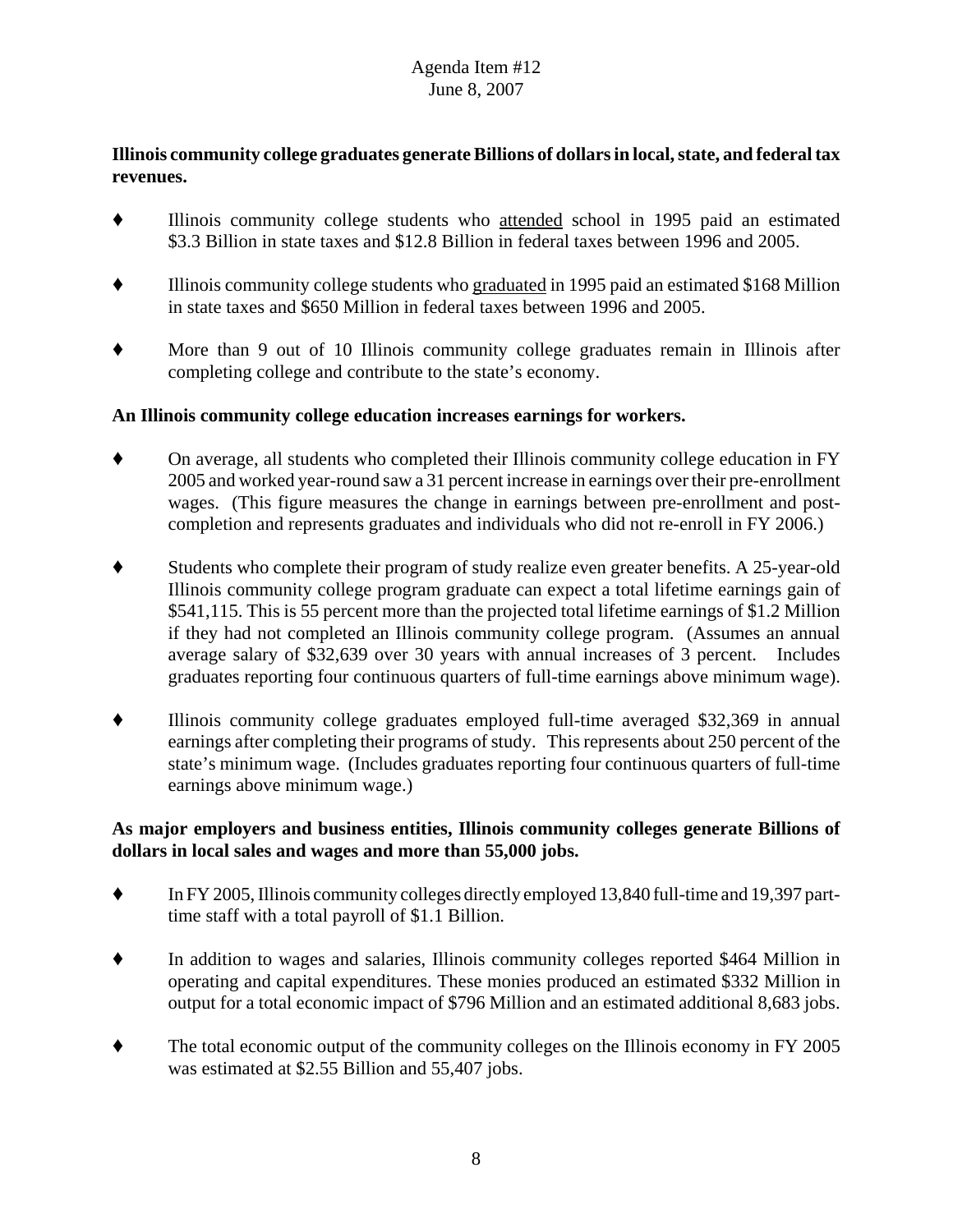# **A majority of Illinois community college have increased enrollments by almost one-third over the past 10 years and completion rates by 70 percent.**

- Between 1996 and 2006, two out of every three Illinois community colleges increased enrollments at a rate averaging 32.0 percent.
- ' Illinois community college students completing their course of study during this period increased at 85 percent of the colleges by an average of 70.3 percent.

# **Illinois community colleges are responding to the state's changing demographics and educational needs**.

- ' The most significant demographic changes in enrolling students over the 1996 2006 period included increases in the number of students 19 years old and younger, Hispanic students, students with limited English proficiency, students with both an economic and academic disadvantage, and students in correctional institutions.
- ' More enrolling students are preparing for college transfer while fewer are preparing for a job. Baccalaureate/transfer instruction continues to represent the largest number of enrollments and more students are enrolling in health-related programs and basic skillsbuilding courses.
- ' Completing students were more likely to be an ethnic/racial minority, come from a background with limited English, and be in ESL and basic skills programs.
- ' Fewer completing students are pursuing a certificate or degree and the largest percentage remain in career and technical instruction.

**BACKGROUND**. The externally attached Economic Impact Study of Illinois Community Colleges was commissioned by the ICCB to better understand the return from investing in Illinois' community colleges. Three primary sources of data were used: College-level financial, student, and economic development data collected by ICCB; Employment, student, and visitor data available from the individual colleges that were collected through an online survey developed by CGS; and Unemployment Insurance wage record data collected by the Illinois Department of Employment Security.

Three major analyses were conducted using these data. One examined community college student enrollment and completion data over a ten-year period to understand the changes that have occurred in the system over the past decade. A second analysis matched earnings data available through the Illinois Department of Employment Security with students who graduated or otherwise left the Illinois Community College System for two full consecutive semesters. The third analysis used economic modeling software (IMPLAN Pro http://www.implan.com/) to estimate the effects of Illinois community expenditures and jobs on the statewide and local economies.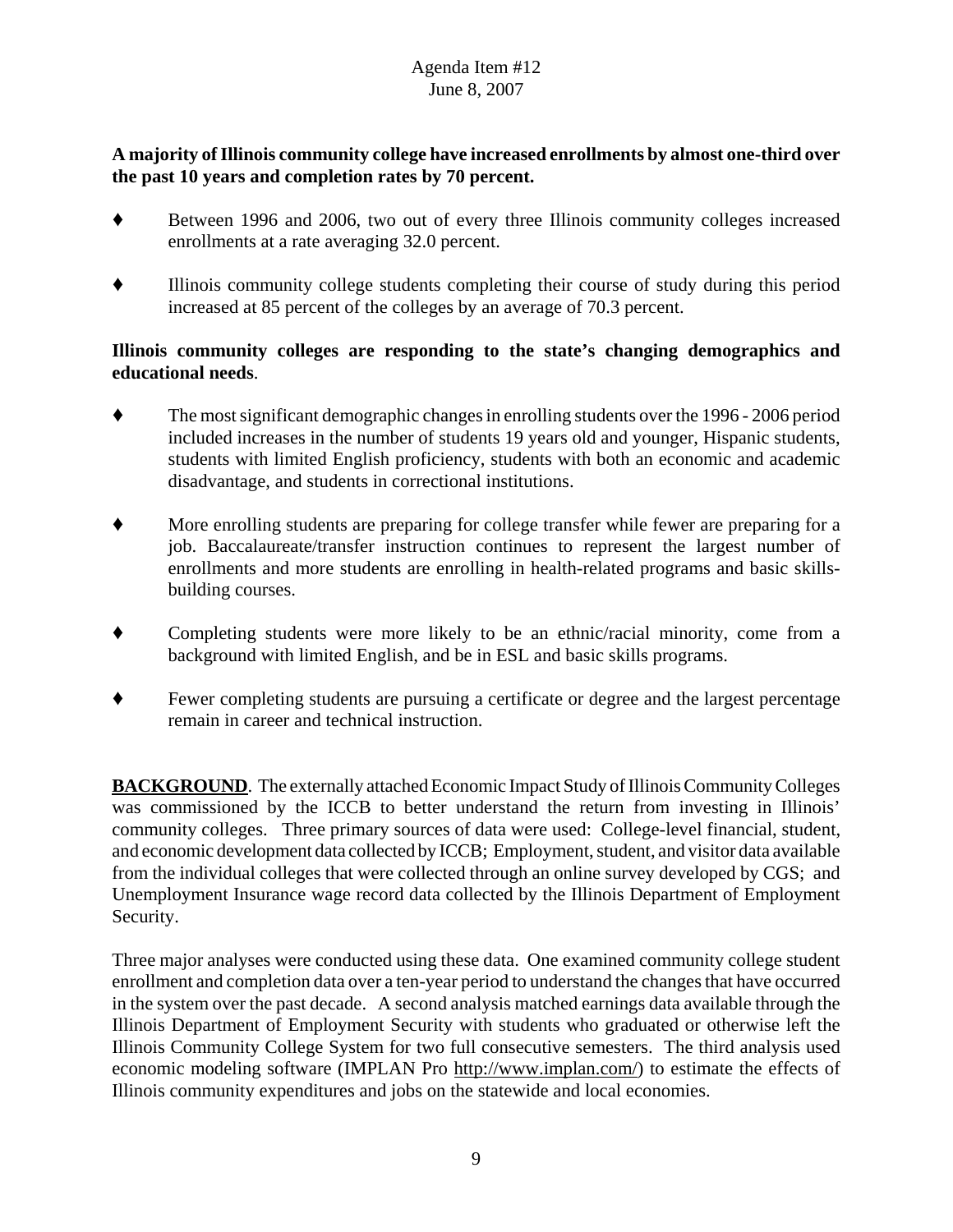The report contains both summary findings and detailed results addressing the characteristics of Illinois community college students taking credit courses; student economic outcomes, estimated tax revenues paid by Illinois community college students, community college market penetration, and the economic impact of Illinois community colleges. Tables and charts are used extensively in the body of the report to graphically depict trends and characteristics. These graphics are supported by data presented in the report appendices. It is important to note that the numbers in the appendix tables reflect unduplicated counts of student enrollees and completers. As a result, they may vary from those in previously published ICCB reports that represent unduplicated counts of enrollments and duplicated counts of graduates who complete multiple certificates or degrees in the same fiscal year.

Local college officials including trustees, presidents, administrators, researchers, and public information officers helped structure and support the project. Their thoughtful contributions and local efforts to provide accurate, complete, and timely information for the project are recognized and appreciated by the ICCB and CGS staff.

# **INFORMATION ONLY**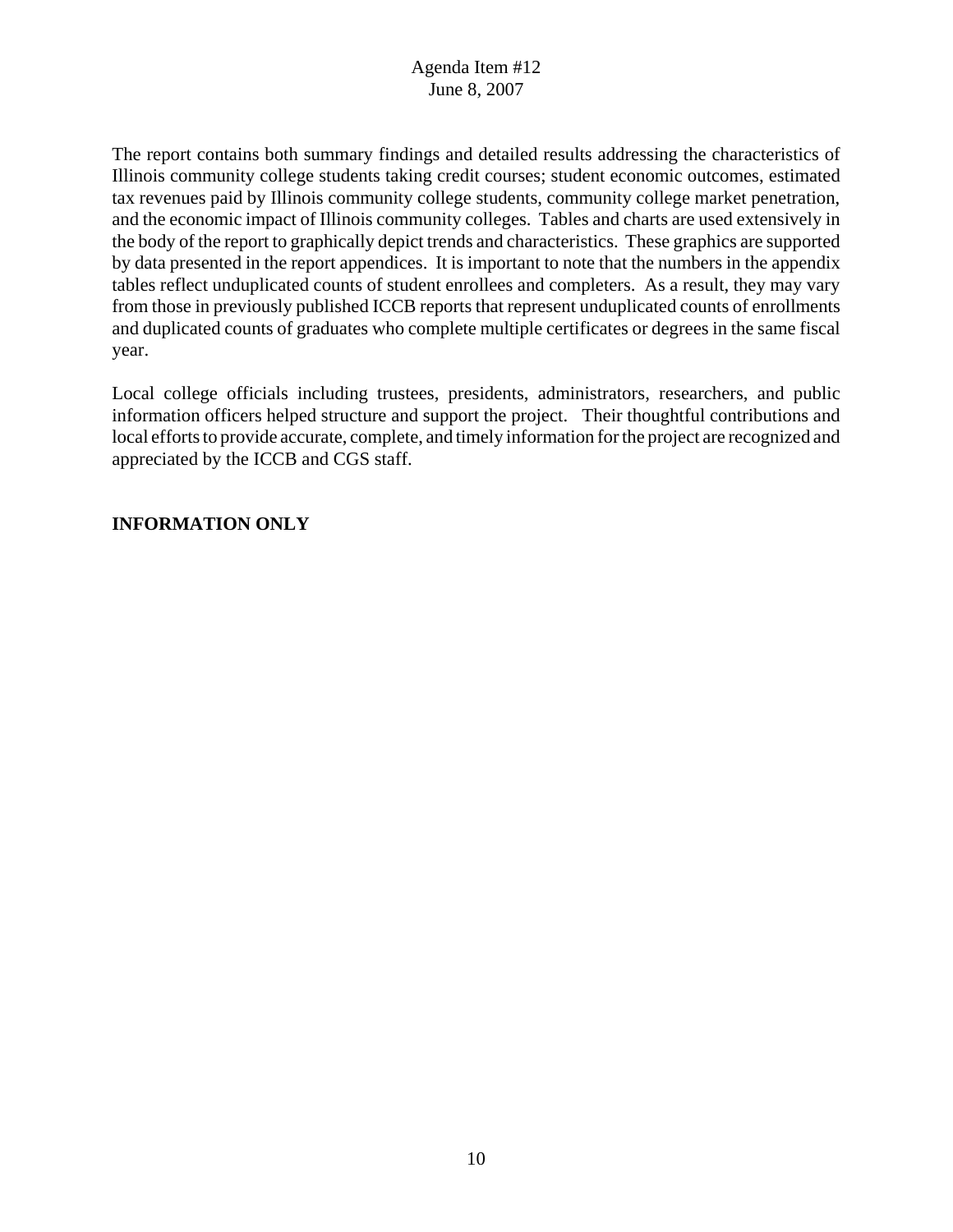# Illinois Community College Board

# **NEW UNITS OF INSTRUCTION**

The Illinois Community College Board is requested to approve new units of instruction for the following community colleges:

# **RECOMMENDED ACTION:**

It is recommended that the following motion be adopted:

 The Illinois Community College Board hereby approves the following new units of instruction for the community colleges listed below:

# **PERMANENT PROGRAM APPROVAL**

Black Hawk College

< Emergency Medical Services (EMS) Paramedic A.A.S. degree (70 semester credit hours)

### College of DuPage

- < Animation A.A.S. degree (64 semester credit hours)
- Baking & Pastry Arts A.A.S. degree (64 semester credit hours)
- < Baking & Pastry Arts Certificate (40 semester credit hours)

Elgin Community College

< Radiography/Radiologic Technology A.A.S. degree (72 semester credit hours)

### Lake Land College

< Medical Coding Specialist (39 semester credit hours)

Lewis & Clark Community College

< Industrial Pipefitting Certificate (34 semester credit hours)

### Rend Lake College

Paramedical Services A.A.S. degree (65 semester credit hours)

### Waubonsee Community College

< Emergency Medical Technician (EMT) Paramedic A.A.S. degree (66.5 semester credit hours)

### John Wood Community College

< Graphic Design A.A.S. degree (64 semester credit hours)

### **BACKGROUND**

**Black Hawk College** is seeking approval to offer a 70 semester credit hour "Emergency Medical Services (EMS)-Paramedic" Associate in Applied Science (A.A.S.) degree program.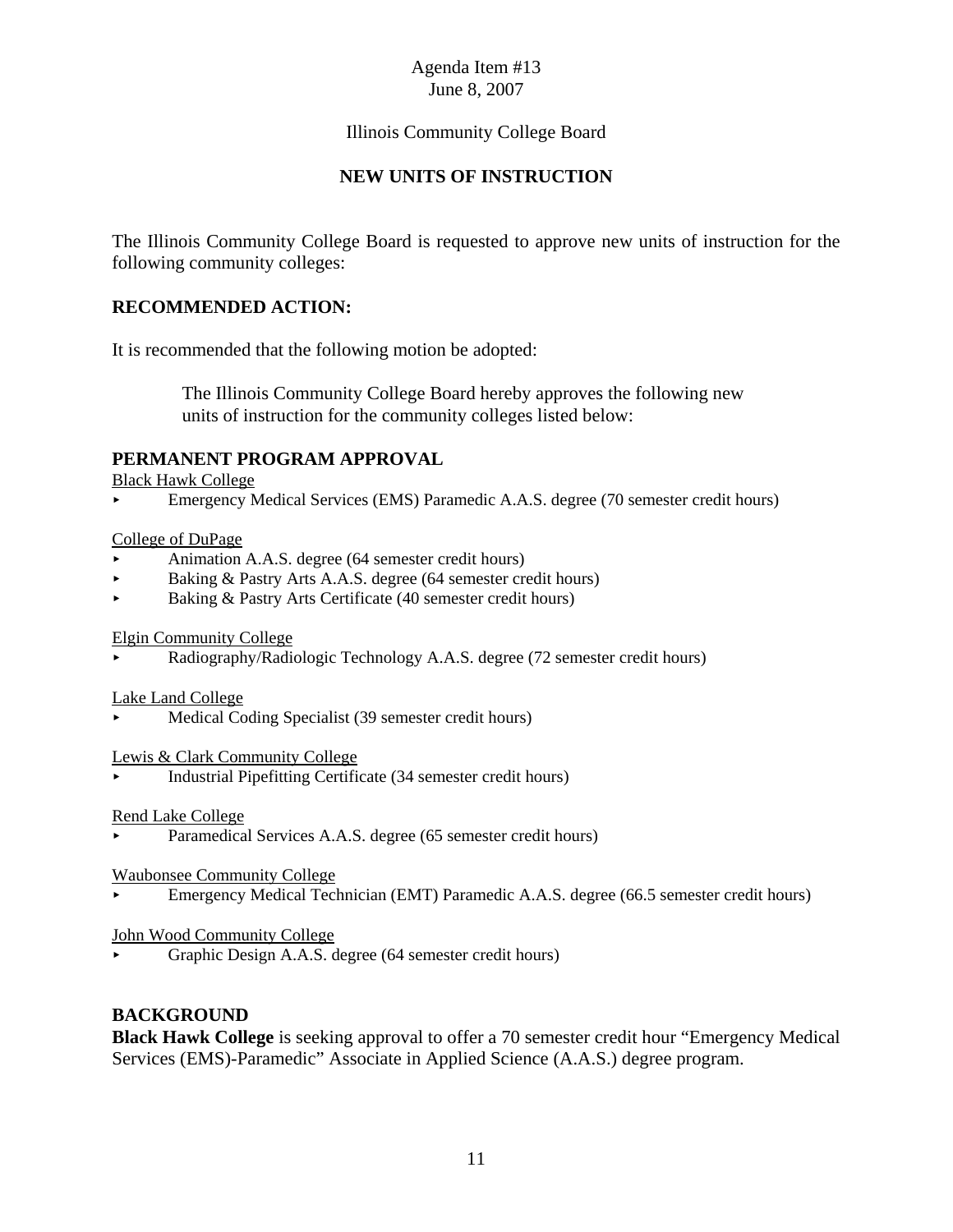This program will prepare individuals for employment as Emergency Medical Technician (EMT) Paramedics. BHC collaborated with Genesis/Illini Hospital System, a local service provider, to develop the proposed degree for existing EMTs and students new to the field within the college's district.

The curriculum is based on the National Standard Curriculum for EMT-Paramedics as outlined by the U.S. Department of Transportation-National Highway Traffic Safety Administration and will prepare students for licensure through the Illinois Department of Public Health. The curriculum includes 20 semester credit hours of required general education coursework, 49 semester credit hours of required career and technical education coursework and one (1) semester credit hour allowed for related electives. The career and technical component of the curriculum consists of instruction in EMT-Basic level skill training, patient assessment, anatomy and physiology of disease, cardiovascular and respiratory systems, pharmacology, special needs patients, multi-system trauma injuries, system disorders and an integrated work-based learning component. Assessment of student learning will be achieved through observation of the student during their clinical experience. The college currently offers an EMT certificate program for which the proposed A.A.S. degree will provide further educational ladder opportunities.

Labor market information provided by the college supports the interest in and the need for a twoyear degree program for EMT-Paramedics within the district. Drawing primarily from students who are near completion or who have completed the existing EMT certificate program, the college anticipates an enrollment of 30 full-time students the first year. One (1) existing full-time and four (4) existing part-time faculty will be required the first year for this program. Facilities, equipment and related resource materials have been in place at the college supporting the existing certificate program, therefore no new costs are anticipated for implementing the proposed degree program during the first three years.

**College of DuPage** is seeking approval to offer a 64 semester credit hour Associate in Applied Science (A.A.S.) degree in "Animation". This program will prepare individuals for entry-level employment as an animator or special effects artist in the areas of television and film production, website development and game development. The program consists of 16 semester credit hours of required general education coursework, 39 semester credit hours of required career and technical education coursework, and nine (9) semester credit hours of related technical electives. The career and technical component of the curriculum includes instruction in introductory and intermediate drawing, 2-D design, life drawing, computer art, cartooning, sequential art, editing for MPTV, history and introduction to animation, 3-D animation, motion graphics and special effects and an animation portfolio. Assessment of student learning objectives will be accomplished through the completion of a student animation portfolio project that will be evaluated by both program faculty and local employers. Labor market information provided by the college indicates a demand for individuals with education and training in animation both within the district and statewide. According to the Illinois Department of Employment Security, employment for "multi-media artists and animators" is expected to increase by over 15 percent through the year 2012 in Illinois. The college anticipates an enrollment of eight (8) full-time and 10 part-time students the first year, increasing to 20 full-time and 30 part-time students by the third year.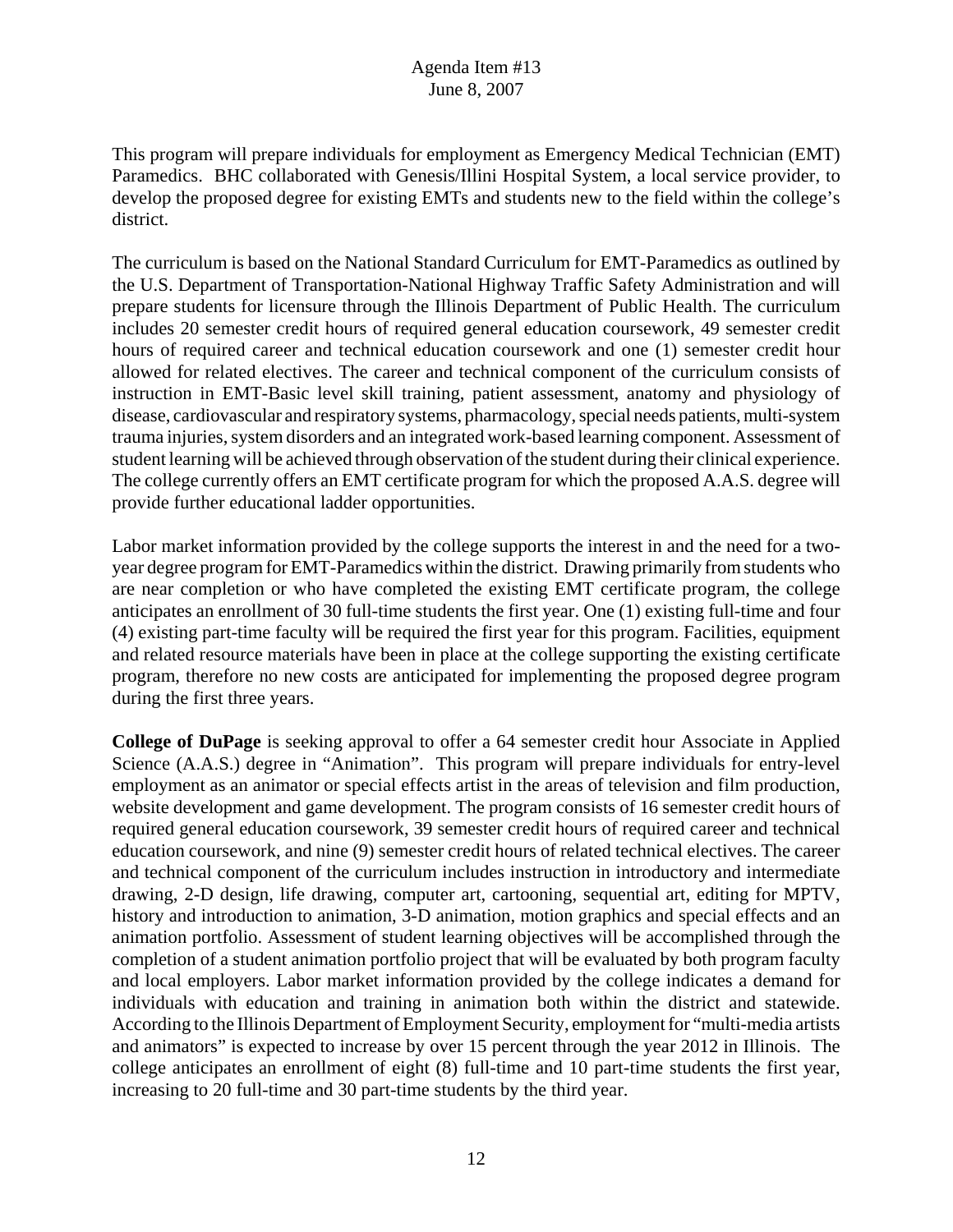The program will require one (1) existing full-time and one (1) new part-time faculty member the first year. Costs of implementing this program will be approximately \$76,000 the first year, \$71,000 the second year, and \$107, 000 the third year. Higher third year costs reflect the addition of two new part-time faculty members that will address the anticipated increases in enrollment.

**College of DuPage** is also seeking approval to offer a 64 semester credit hour Associate in Applied Science (A.A.S.) degree and related 40 semester credit hour Certificate in "Baking and Pastry Arts". Both programs will prepare individuals for employment in the hospitality field. Graduates of the degree program will be prepared for head baker, bakery manager and specialty baker positions, while certificate program graduates will be prepared for positions as baker/bakery assistants, or bakers in small bakeshops or restaurants. These curricula were developed based on standards of the American Culinary Federation (ACF) for baking and pastry arts training. The certificate curriculum consists of 40 semester credit hours of coursework in introductory and intermediate cake decorating and confectionery, nutrition, fundamentals of the baking industry, introductory through advanced level pastry arts, hospitality industry accounting, foodservice merchandising, food/beverage/equipment purchasing, foodservice sanitation, and a required cooperative education/internship in baking. The degree program builds on the certificate curriculum to include coursework in kitchen personnel supervision, six (6) semester credit hours of related technical electives and 18 semester credit hours of required general education coursework. Assessment of student learning objectives for both programs will occur during the student's internship experience, where they will be evaluated by program faculty and their employer. Graduates of both programs will be prepared for the Illinois Department of Public Health foodservice sanitation certification exam, a requirement for all foodservice workers in Illinois and after securing employment will be eligible for ACF's Certified Baker credential.

Labor market information provided by the college is supportive of an educational program in baking within the college's district. The college currently operates several very successful culinary arts programs. Offering this additional specialty in baking will provide students with further opportunities in the hospitality field. The college anticipates a combined enrollment of 32 full-time and 16 part-time students each year during the first three years of the program. The programs will require two (2) existing full-time, two (2) existing part-time and one (1) new part-time faculty the first year. Because the college has some faculty, facilities and supporting services already in place in their existing related culinary programs, costs of implementing the proposed baking and pastry arts programs will be approximately \$15,000 the first year, and \$13,000 per year during year two and three.

**Elgin Community College** is seeking approval to offer a 72 semester credit hour Associate in Applied Science (A.A.S.) degree in "Radiography/Radiologic Technology". This program will prepare individuals for entry-level employment as radiographers in a variety of allied health care environments, such as hospitals, outpatient clinics and physician offices. The curriculum was developed based on standards established by the American Society of Radiologic Technologists (ASRT) as required by the accrediting body for related educational programs, the Joint Review Committee on Education in Radiologic Technology (JRCERT).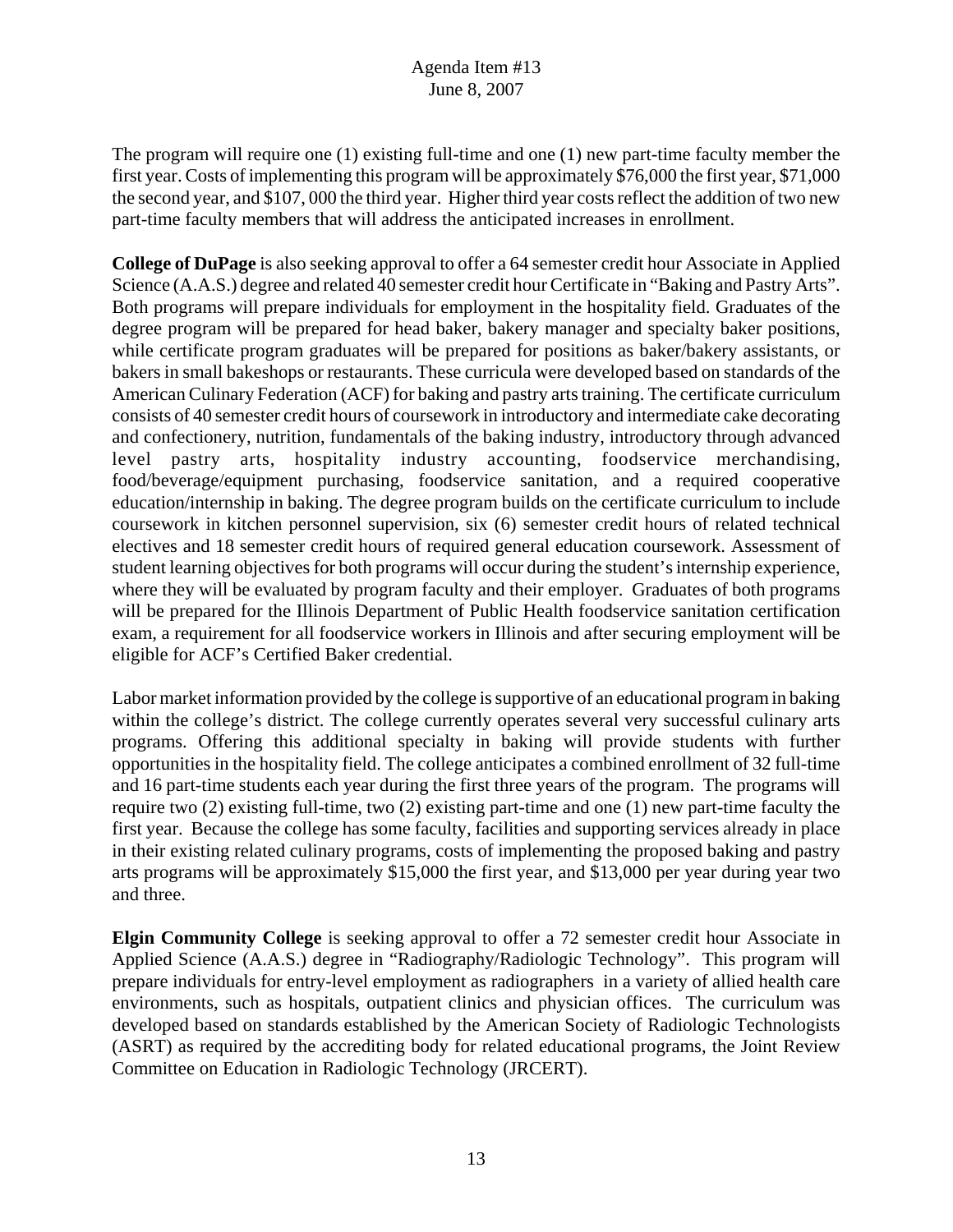Graduates of the program will be prepared for the national certification exam administered by the American Registry of Radiologic Technologists (ARRT) and for the Illinois licensure exam administered by the Illinois Emergency Management Agency-Division of Nuclear Safety (IEMA-DNS). Both national certification and state licensure are a requirement for employment in Illinois. The curriculum consists of 20 semester credit hours of required general education coursework and 52 semester credit hours of required career and technical coursework. The career and technical component of the curriculum consists of instruction in introductory radiography, introductory through advanced level radiographic imaging and procedures, radiologic physics, radiographic pathology, radiographic and sectional anatomy, radiobiology and radiation protection, pharmacology, medical ethics and law, and a required clinical work-based learning experience in radiography.

Assessment of student learning will be achieved through several methods including evaluation during the student's clinical experience, portfolio review and performance on practice certification exams.

Labor market information provided by the college supports the interest in and the need for an educational program in radiography within the college's district. According to the Illinois Department of Employment Security, employment of "radiographers" is expected to increase faster than the average employment for all occupations statewide through 2014. Furthermore, the college currently sends its students to three other neighboring community colleges for this program of study. Because locally there is a very strong interest in this program by both students and allied health service providers, the college anticipates an enrollment of 20 full-time students per year during the first three years. One (1) new full-time faculty member will be required during the first year. Costs of implementing this program will be approximately \$143,020 the first year, \$178,330 the second year, and 183,000 the third year. These figures include costs for remodeling existing space, hiring a full-time faculty program coordinator with teaching responsibilities during year one with the addition of teaching faculty during years two and three, the initial outlay for equipment, and program accreditation costs.

**Lake Land College** is seeking approval to offer a 39 semester credit hour "Medical Coding Specialist" Certificate program. This program will prepare individuals for employment as medical coders in a variety of health care and business environments. The curriculum includes coursework in anatomy and physiology, pathophysiology, basic pharmacology, medical terminology, health information for professionals, business communications, medical insurance reimbursement, ICD-9CM Coding, advanced CPT coding and modifiers and software applications, as well as medical coding internship in either a hospital or clinic setting. In addition, this curriculum will be delivered in an online format and prepare graduates for a variety of optional, but preferred, credentialing examinations provided by such industry organizations as The American Academy of Professional Coders and the American Health Information Management Association (AHIMA). Assessment of student learning objectives will be accomplished through evaluation of the student's performance during their internship experience as well as through a comprehensive practice AHIMA-based final exam.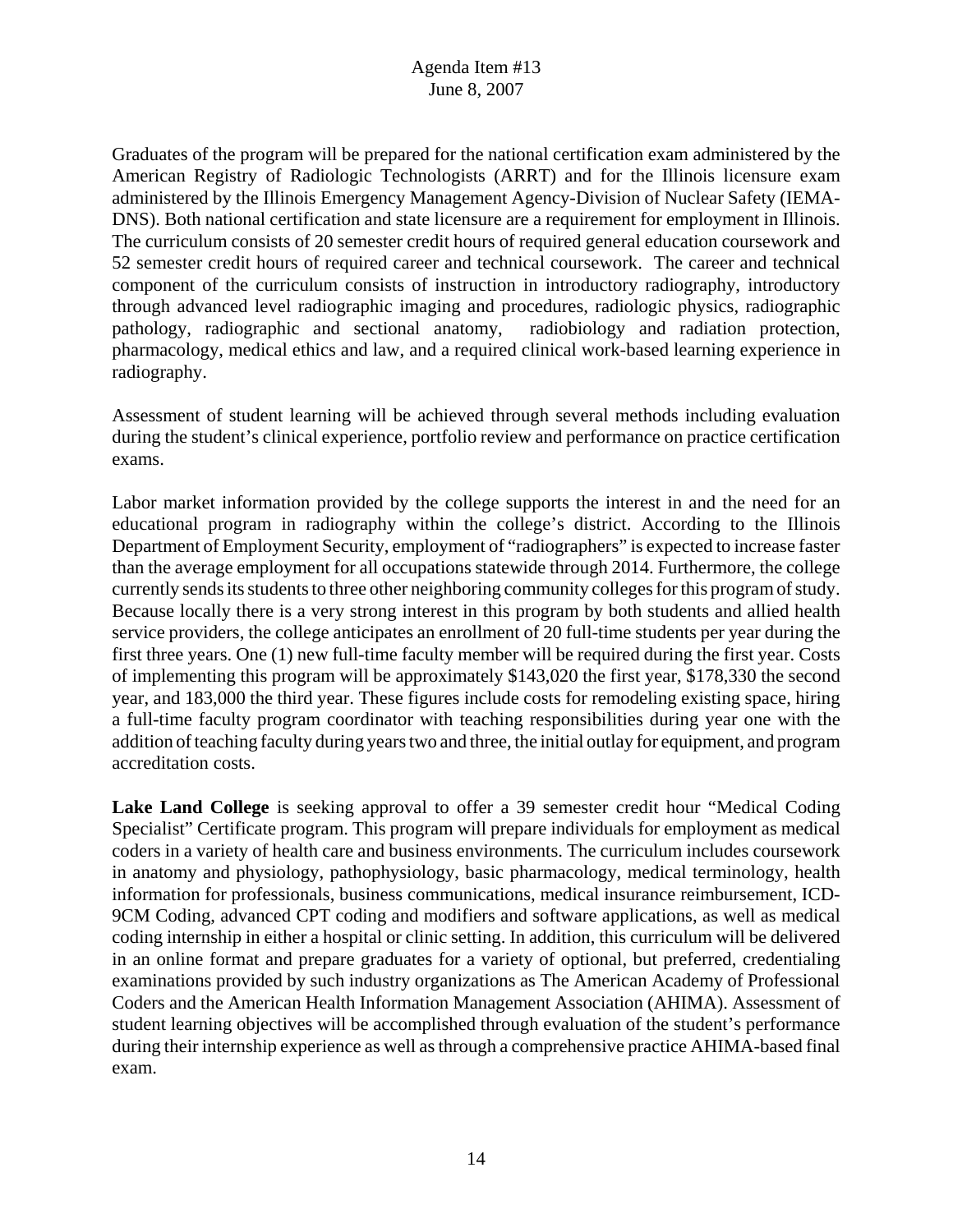Labor market information provided by the college supports the interest in and the need for a formalized training program for medical coders within the college's district. According to the Illinois Department of Employment Security, employment of "medical transcriptionists and coders" is expected to increase at a rate slightly above the average increase for all occupations within the district. The college anticipates an enrollment of 12 full-time and three (3) part-time students the first year, increasing to 20 full-time and five (5) part-time students by the third year. The program will require six (6) existing full-time and two (2) existing part-time faculty the first year. Costs of implementing this program will be approximately \$6,480 the first year, and \$7,560 per year during the second and third years.

Lewis & Clark Community College is seeking approval to offer a 34 semester credit hour "Industrial Pipefitting" Certificate program. This program will prepare individuals for entry-level employment as industrial pipefitters. The program was developed in collaboration with the Plumbers and Pipefitters Union Local 553 and will provide new and existing apprentices with college-level educational opportunities.

The curriculum consists of coursework in introductory through advanced level industrial pipefitting, industrial welding, mechanical blueprint reading and technical mathematics, as well as a required work-based learning experience in industrial pipefitting. Assessment of student learning will be achieved through evaluation of the student's performance during the work-based learning component. Labor market information provided by the college is supportive of a formalized educational program for district pipefitting apprentices. Locally, the demand for workers with these skills is expected to increase rapidly over the next few years as ConocoPhillips Refinery Inc. plans to expands its labor force. The college anticipates an enrollment of 10 part-time students the first year, increasing to 20 part-time students by the third year. One (1) new part-time faculty member will be required during the first year of the program. Because the college will utilize the equipment, facilities and faculty resources already established by the union local's training program, no new costs will be incurred during the implementation of the proposed certificate.

**Rend Lake College** is seeking permanent approval for a 65 semester credit hour Associate in Applied Science (A.A.S.) degree in "Paramedical Services". This program was approved on a temporary basis in May 2003 and has been operating successfully for the last four years. This program prepares individuals for employment as Emergency Medical Technician (EMT)- Paramedics. The college currently offers both EMT-Basic and EMT-Intermediate certificate programs. The degree curriculum provides an educational ladder opportunity for graduates of the certificate, as well as those new to the field. The curriculum remains unchanged since its original temporary approval and consists of 15 semester credit hours of required general education coursework and 50 semester credit hours of required career and technical education coursework. The career and technical component of the curriculum consists of instruction in anatomy and physiology, medical terminology, patient assessment, cardiovascular and respiratory systems, pharmacology, special needs patients, multi-system trauma injuries, system disorders and an integrated work-based learning component. Assessment of student learning is achieved through observation of the student during their clinical experience.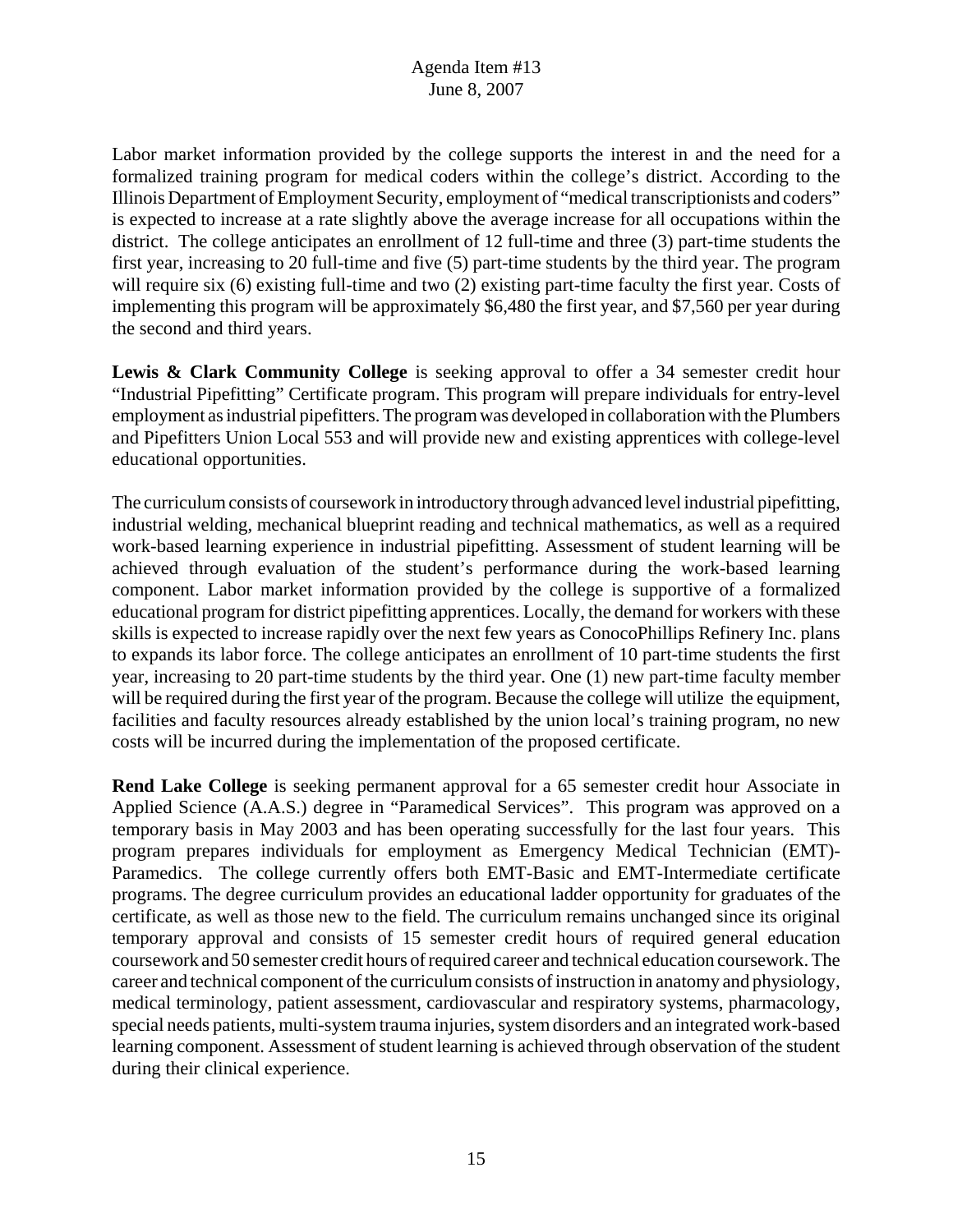The curriculum is based on the National Standard Curriculum for EMT-Paramedics as outlined by the U.S. Department of Transportation-National Highway Traffic Safety Administration and prepares students for licensure through the Illinois Department of Public Health.

The college has exceeded its benchmarks for enrollments and experienced a 100 percent placement rate for its graduates. Completion rates of students were slightly lower than originally anticipated possibly due to lack of marketing, delays in the availability for testing by the IDPH, and the cost prohibitiveness of the licensure/certification exams. The college maintains a strong relationship with the local Emergency Medical System, including all local area hospitals, fire departments and emergency response service providers, for program advisory and curricular development purposes. No further weaknesses have been identified and the college plans to maintain the program.

**Waubonsee Community College** is seeking approval to offer a 66.5 semester credit hour "Emergency Medical Technician (EMT)-Paramedic" Associate in Applied Science (A.A.S.) degree. This program will prepare individuals for employment as EMT-Paramedics. The college collaborated with the Southern Fox Valley Emergency Medical Services System to develop this program. The curriculum is based on the National Standard Curriculum for EMT-Paramedics as outlined by the U.S. Department of Transportation-National Highway Traffic Safety Administration and will prepare students for licensure through the Illinois Department of Public Health.

The curriculum consists of 18 semester credit hours of required general education coursework, 39.5 semester credit hours of required career and technical education coursework, and nine (9) semester credit hours of related technical electives. The career and technical component of the curriculum consists of instruction in EMT-Basic level skill training, patient assessment, anatomy and physiology of disease, cardiovascular and respiratory systems, pharmacology, special needs patients, multi-system trauma injuries, system disorders and a required work-based learning experience in emergency medical technology. Assessment of student learning will be accomplished through observation of the student during their work-based learning experience by the employer and program faculty.

Labor market information provided by the college supports the interest in and the need for a twoyear degree program in emergency medical technology. Currently the college offers an EMT-Basic certificate towards which the proposed degree will serve as an educational ladder opportunity. According to the Illinois Department of Employment Security, projected employment of "emergency medical technicians" in the college's district is expected to increase nearly three times as fast as employment for all occupations locally through 2014. The college anticipates an enrollment of 30 full-time students each year for the first three years. One (1) existing full-time faculty member will be required for this program. Costs of implementing this program will be approximately \$39,500 the first year, \$41, 500 the second year, and \$42,865 the third year.

**John Wood Community College** is seeking approval to offer a 64 semester credit hour Associate in Applied Science (A.A.S.) degree in "Graphic Design". This program will prepare individuals for entry-level employment as graphic designers in a variety of environments using multi-media and print communications.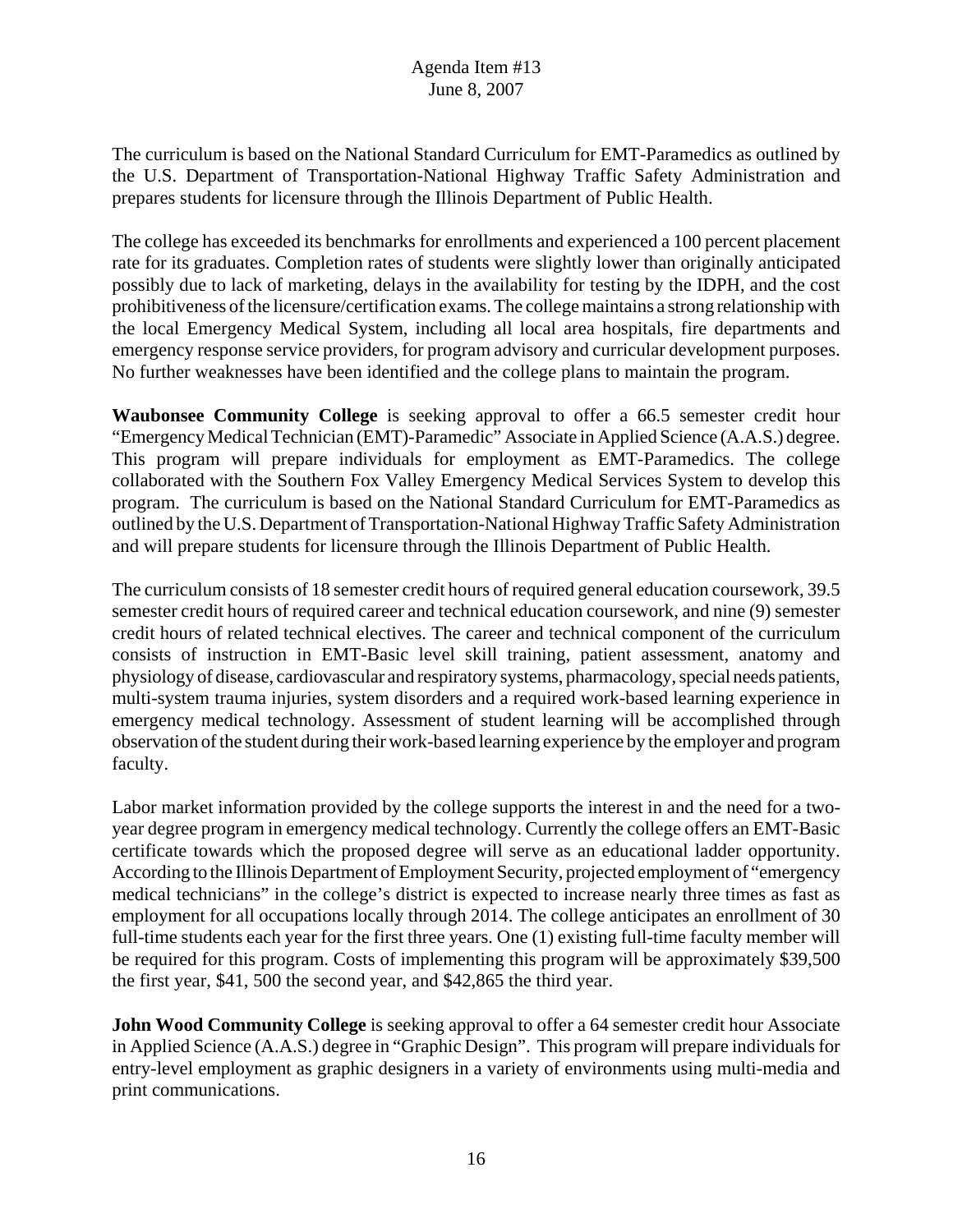The curriculum consists of 16 semester credit hours of required general education coursework, 45 semester credit hours of required career and technical education coursework and three (3) semester credit hours allowed for related technical electives. The career and technical component of the curriculum consists of instruction in drawing, 2-D design and color, introductory through advanced level graphic design, web page design, web graphics and interactivity, desktop publishing, graphic and photo manipulation, computerized illustration and marketing. Assessment of student learning will be accomplished through the evaluation of a student portfolio containing artifacts of the students work throughout the program.

Labor market information provided by the college supports the interest in and the need for a formal education and training program for graphic designers within the district. A survey of local businesses, conducted by the college, indicated that the constantly changing field of graphic design warrants a college-level training program for their new hires as well as existing personnel. The college's Program Advisory Committee provided input for developing the proposed curriculum as well as equipment and software needs for the program.

The college anticipates an enrollment of 10 full-time and eight (8) part-time students the first year, increasing to 15 full-time and 12 part-time by the third year. Two (2) existing full-time faculty will be required for the program. Costs of implementing this program will be approximately \$29,400 the first year.

# **INFORMATION ITEM - BASIC CERTIFICATE APPROVAL**

Following is a list of basic certificates that have been approved on behalf of the Illinois Community College Board by the President/CEO since the last Board meeting:

# **Permanent Program Approval**

Danville Area Community College

< Warehousing & Distribution Statewide Model Certificate (10 semester credit hours)

# Illinois Valley Community College

< Warehousing & Distributing Statewide Model Certificate (16 semester credit hours)

# Kaskaskia College

< Personal Fitness Trainer Certificate (24 semester credit hours)

# Rock Valley College

< Media Production Specialist Certificate (29 semester credit hours)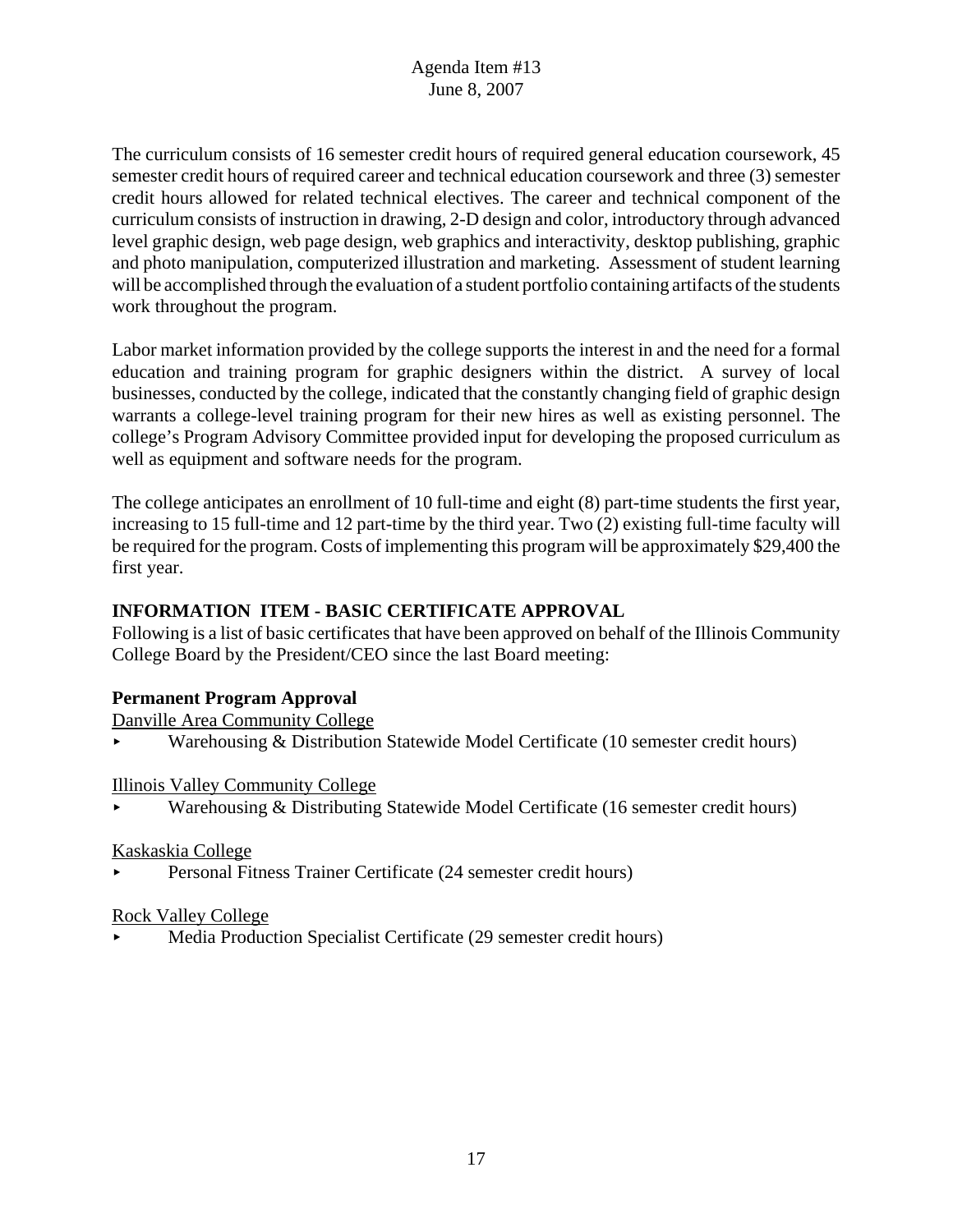# **Temporary Program Approval**

Kennedy-King College

< Construction Painter Certificate (16 semester credit hours)

Parkland College

Personal Fitness Training Certificate (25 semester credit hours)

# Harold Washington College

 $\blacktriangleright$  Music Business Certificate (21 semester credit hours)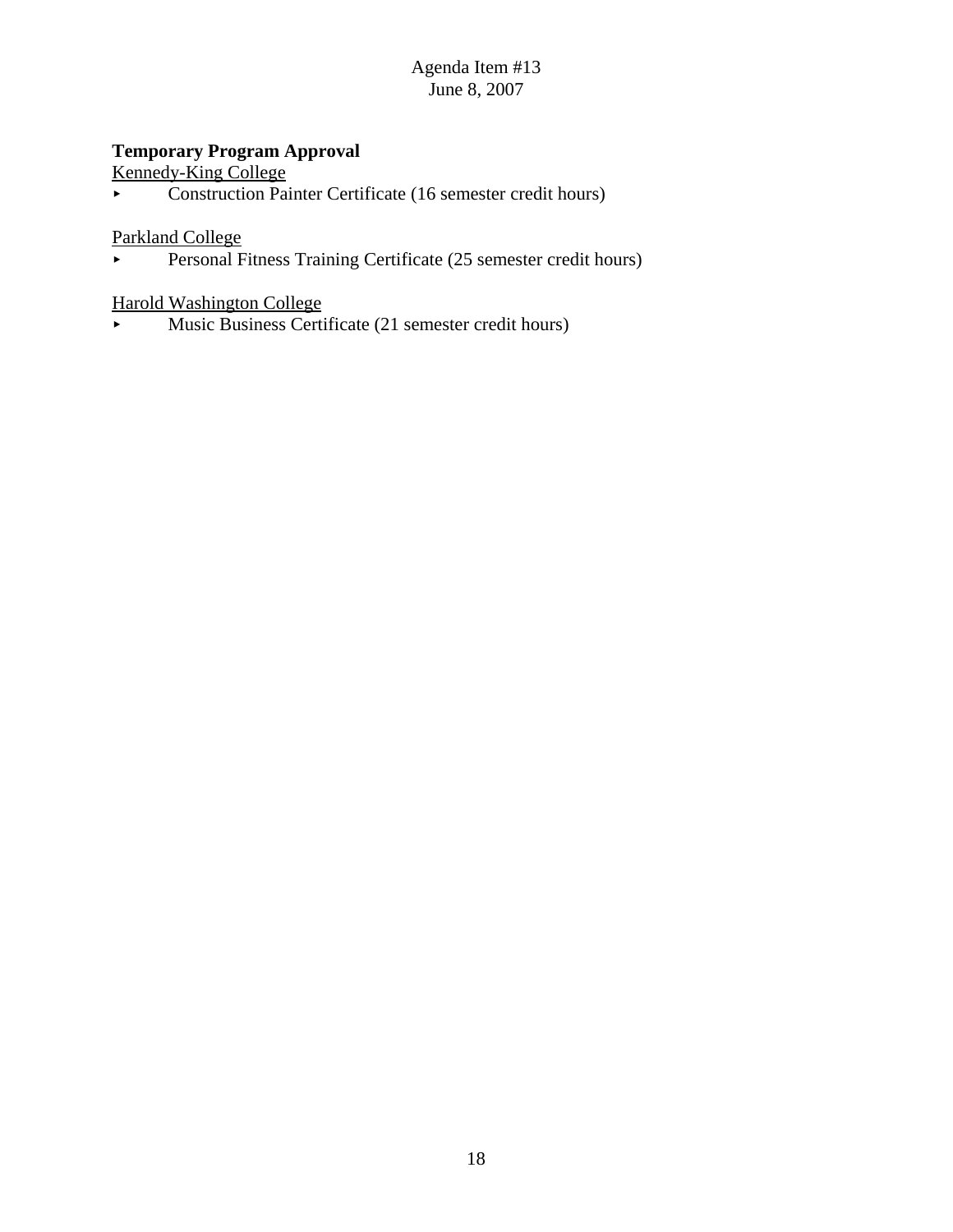### UNAPPROVED

Minutes of the  $370<sup>th</sup>$  Meeting of the Illinois Community College Board March 26, 2007 Southwestern Illinois College Belleville, Illinois

# **RECOMMENDED ACTION**

It is recommended that the following motion be adopted:

The Illinois Community College Board hereby approves the Board minutes of the March 26, 2007 meeting, as recorded.

\* \* \* \* \* \* \* \* \* \*

# Item #1 - Roll Call and Declaration of Quorum

Chairman Alongi called the meeting to order at 9:00 a.m. Roll call was taken with the following members present: Sarah Anderson, Jake Rendleman, Bill Naegele, Suzanne Morris, Guy Alongi, Angela Perez Miller, John Aurand, Judith Rake, Rudolph Papa, and Dianne Meeks. John Donahue, Marikay Hegarty, and non voting member Addison Woodward were absent.

### Item #2 - Announcements and Remarks by Guy H. Alongi, Chair

Chairman Alongi welcomed everyone for attending and thanked Southwestern Illinois College and its President, Dr. Elmer Kirchoff, for hosting the meeting.

He then announced some very sad news, ICCB staff member Kevin Cain passed away. The below memo was sent out to the staff and Presidents List:

Over the years, many of you had the pleasure of working with Kevin Cain, our Senior Director of Information Technology. Having worked at ICCB for over 21 years, Kevin was professional, knowledgeable, personable and witty, but above all, he served as a daily inspiration to us. Having lived with muscular dystrophy, Kevin never allowed his disability to keep him from enjoying what life had to offer or from enriching ours.

Kevin succumbed to pneumonia and passed away Thursday afternoon. He was more than just a co-worker to many of us; he touched our hearts and has left a void in our lives that may never be filled.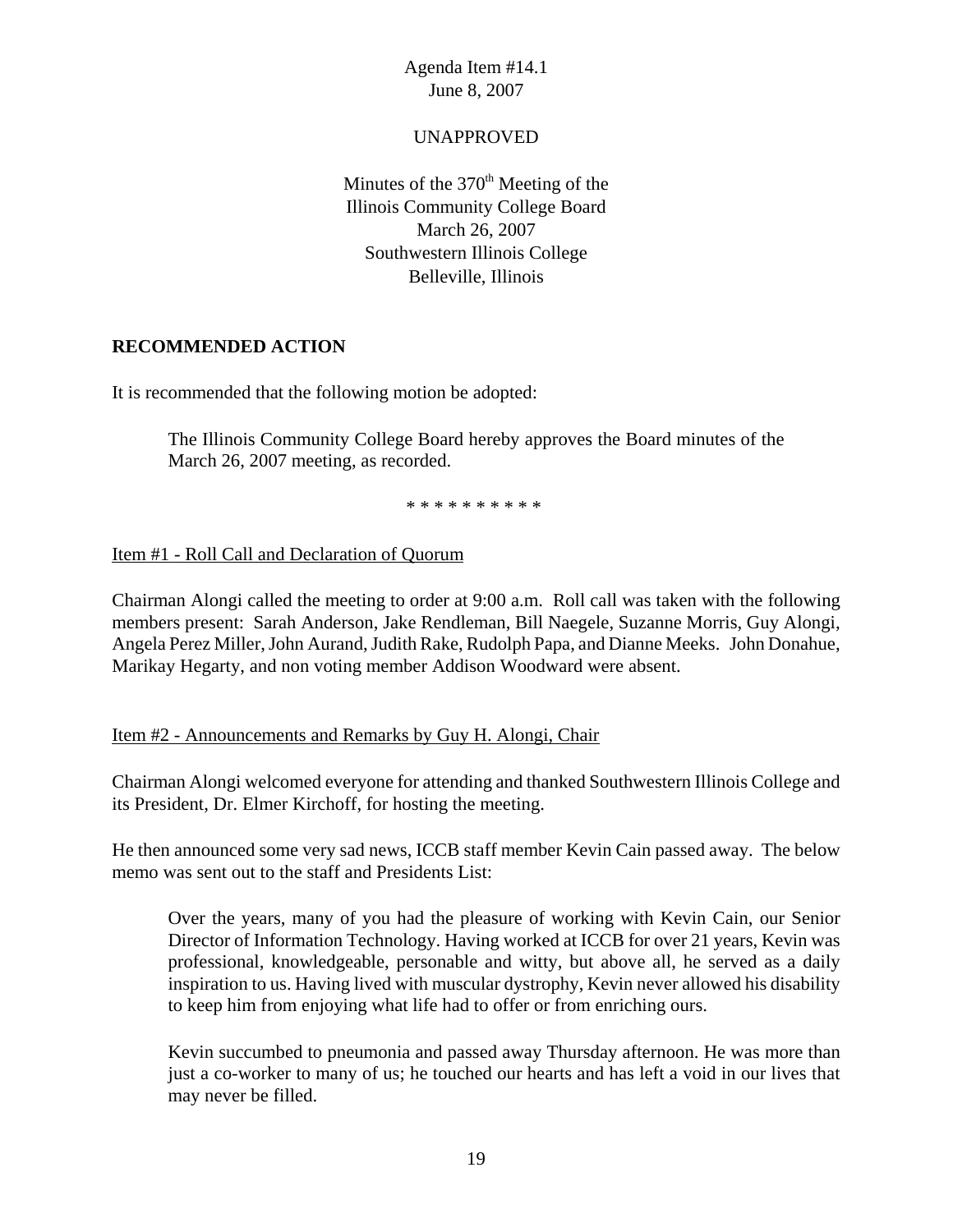There will be a wake in Springfield at Boardman-Smith Funeral Chapel from 5-7p.m Tuesday, March 20 and services will be held at the funeral chapel at 10:30 a.m. Wednesday. Memorials can be made to the Kevin D. Cain Scholarship Fund for students with disabilities. The Illinois Community College System Foundation will manage the scholarship.

# Item #3 - Board Member Comments

Rudolph Papa extended his thanks to the ICCB staff and to keep up the good work.

Bill Naegele served as a representative for the ICCB on the Joint Legislative Task Force for SB 091. There were four recommendations made:

- An advisory board should be created to monitor and oversee the fiscal health of the Community College Insurance Program in the future.
- The Community College Health Insurance Security Fund should be exempt from fund sweeps/administrative charge-backs.
- The total revenue to the program received from the active employees, community college districts, and matched by the State's General Revenue Fund shall be in total 3.15% of the annual salary of participating community college employees, as certified each year by the State Universities Retirement Systems.
- The City Colleges of Chicago should be allowed to participate in the Community College Insurance Program. Inclusion in the program is contingent upon a buy-in to be based on the same formula applied to all other community college at the inception of the program.

# Item #4 - Remarks by Dr. Elmer Kirchoff, President of Southwestern Illinois College (SWIC)

Dr. Kirchoff welcomed and thanked the Illinois Community College Board for holding its Board meeting at the SWIC campus.

SWIC appreciates that the ICCB has long recognized the potentially negative impact that the disparity of assessed property tax values in Illinois could have on educational services funding. Thankfully, because of ICCB's credit hour grant and equalized assessed value programs, there has been and will continue to be no such issue for mostly downstate community colleges.

ICCB funding of the East St. Louis Community College Center has enabled SWIC to deliver 90% of the services that were previously provided to that community college area.

A third example of ICCB support that has directly helped SWIC is ICCB capital funding. This is responsible for the construction that is visibly underway at the Belleville campus and the Sam Wolf Granite City Campus.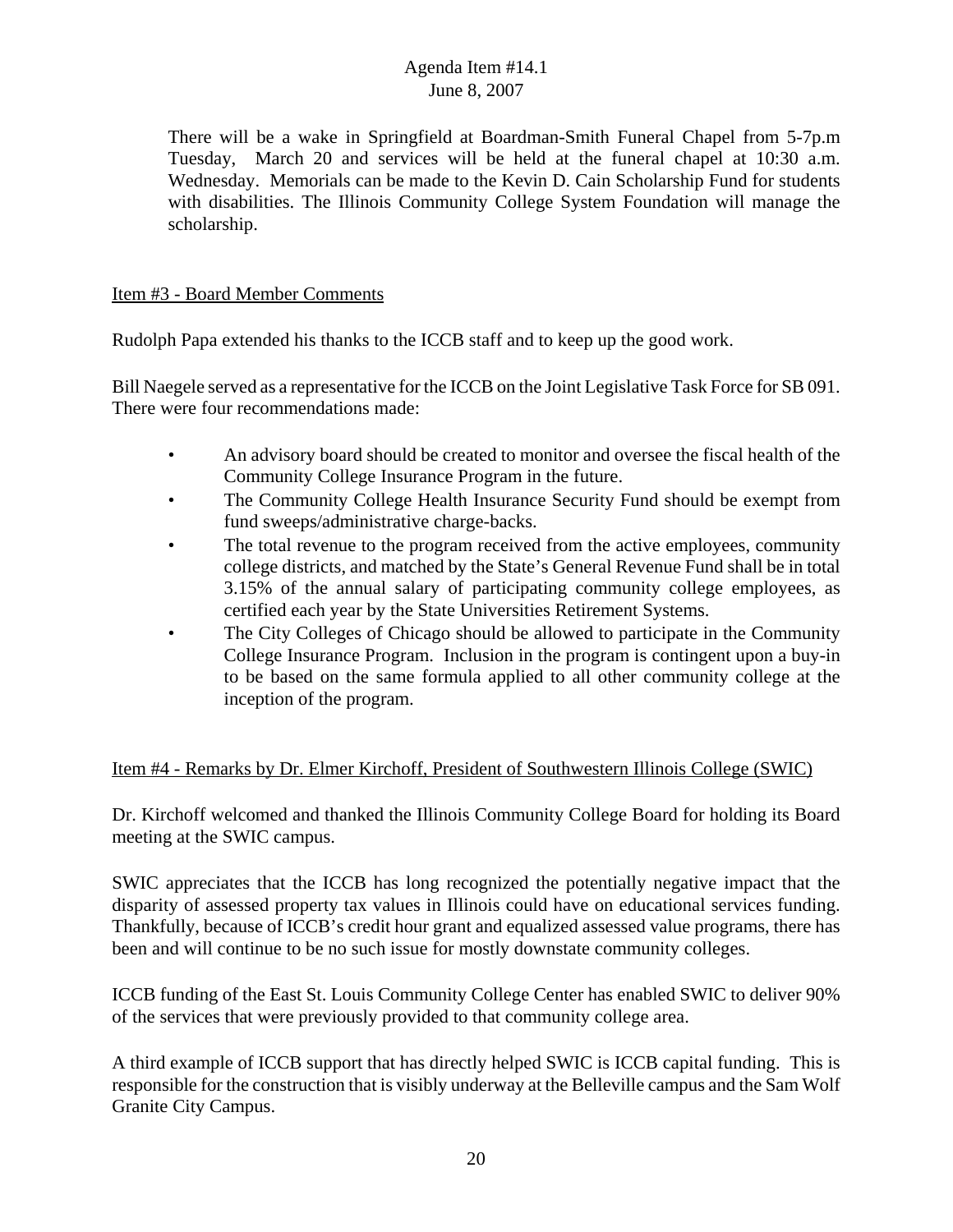It is close to the end of the 60<sup>th</sup> Anniversary celebration which began last fall. SWIC was founded in 1946 and began as Belleville Junior College with its first class of 183 students at one building site.

# Item #5 - Committee Reports

# Item #5.1 - Budget and Finance Committee

Rudolph Papa reported the committee reviewed the ICCB financial statements included as Agenda Item 13.3.

The committee had a lengthy discussion on fiscal year 2008 system budget issues. Agenda Item #8 will include discussion on the system budget. It is hope that this budget is in the early stages of discussion with the General Assembly and that the ICCB will see increases in the system operating budget, the adult education, CTE, and especially the capital budget.

The recommended capital budget is \$59 million for community colleges. This only about 10% of the entire higher education capital budget.

### Item #5.2 - Academic Affairs

Angela Miller reported the committee has developed a mission statement for the committee. The other Board members on the committee still need to review it.

HJR Task Force recommendations were discussed which are still being prioritized.

There was a recent memorandum of understanding between the Governor's Office and the IL State Board of Higher Education, which deals with the transition for students from public schools, community colleges, and higher education schools. It will help this transition go much smoother. There is not too much detail as of yet. There should be more information reported on this issue at a later time.

Agenda Item 13.2 was discussed as well. There will be more discussion on this issue at a later time. This is just to bring it to the rest of the Board members attention.

### Item #5.3 - External Affairs

Steve Morse reported the committee reviewed the positions the ICCB agency has taken on some of the bills going through the General Assembly during this session. A more in depth report will be provided in the Legislative Update, Agenda Item #8.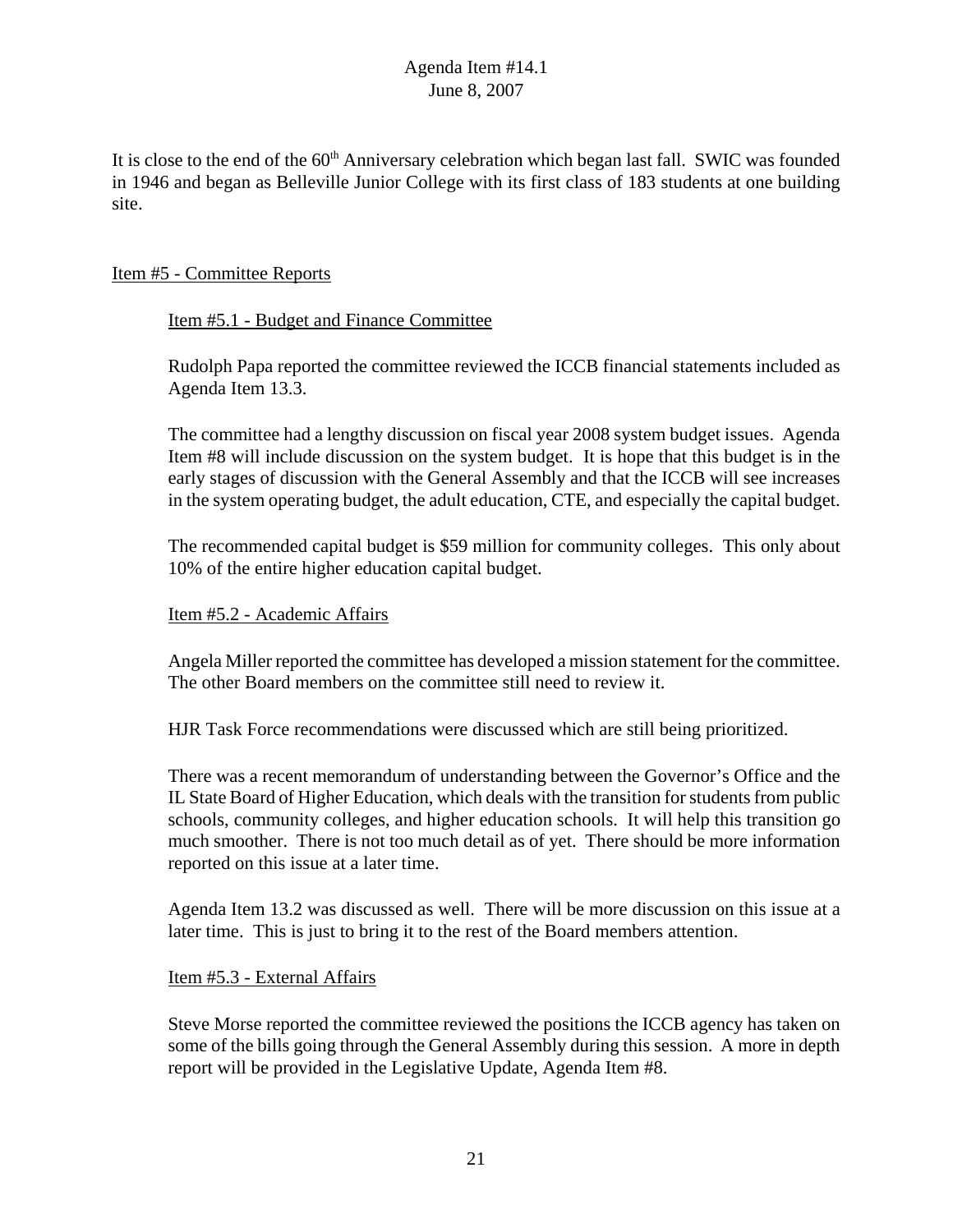Brenda Pryor spoke on the Economic Impact Study she has been working on. It was delivered in mid-April 2007. A statewide and individual college reports will be distributed.

### Item #5.4 - Personnel and Evaluation

John Aurand stated the committee achieved three issues: completed the annual evaluation of President/CEO Geoffrey Obrzut, discussed an annual raise for Mr. Obrzut, and reviewed a new policy for Just Cause for dismissal covering all nonunion staff members. Each of the issues mentioned above will be discussed further in today's Executive Session.

### Item #5.5 - Adult Education and Workforce Development

Angela Miller reported the committee discussed the Early School Leaver Program which focuses on students aging between 16-21. A minimal amount of funds are allocated for this program which serves 320 students around the state.

The Leadership and Core Values Initiative was discussed. It has been taking place since 1997, but has lost some funding. A large conference will be held in November discussing some important issues.

### Item #5.6 - Student Relations

Sarah Anderson reported the committee had its first meeting last evening. The committee is trying to come up with other issues to discuss so this is not just another student advisory report. They have come up with a long-term plan for this committee. They will be discussing the different areas of student services for each year.

### Item #5.7 - Strategic Planning

Jake Rendleman stated the committee discussed developing a retreat for the board members and all ICCB staff members. It would be a two-day event at an off-site location in Springfield. This way, the board members could get a better understanding of what goes on within the ICCB agency.

### \* \* \* \* \* \* \* \* \*

Chairman Alongi stated a few changes to the agenda for today's meeting. Executive Session will be moved up to Item #12, Consent Agenda will become Item #13, Information Items will become Item #14, Other Business will become Item #15, Public Comment will become Item #16, and Adjournment will become Item #17.

### \* \* \* \* \* \* \* \* \*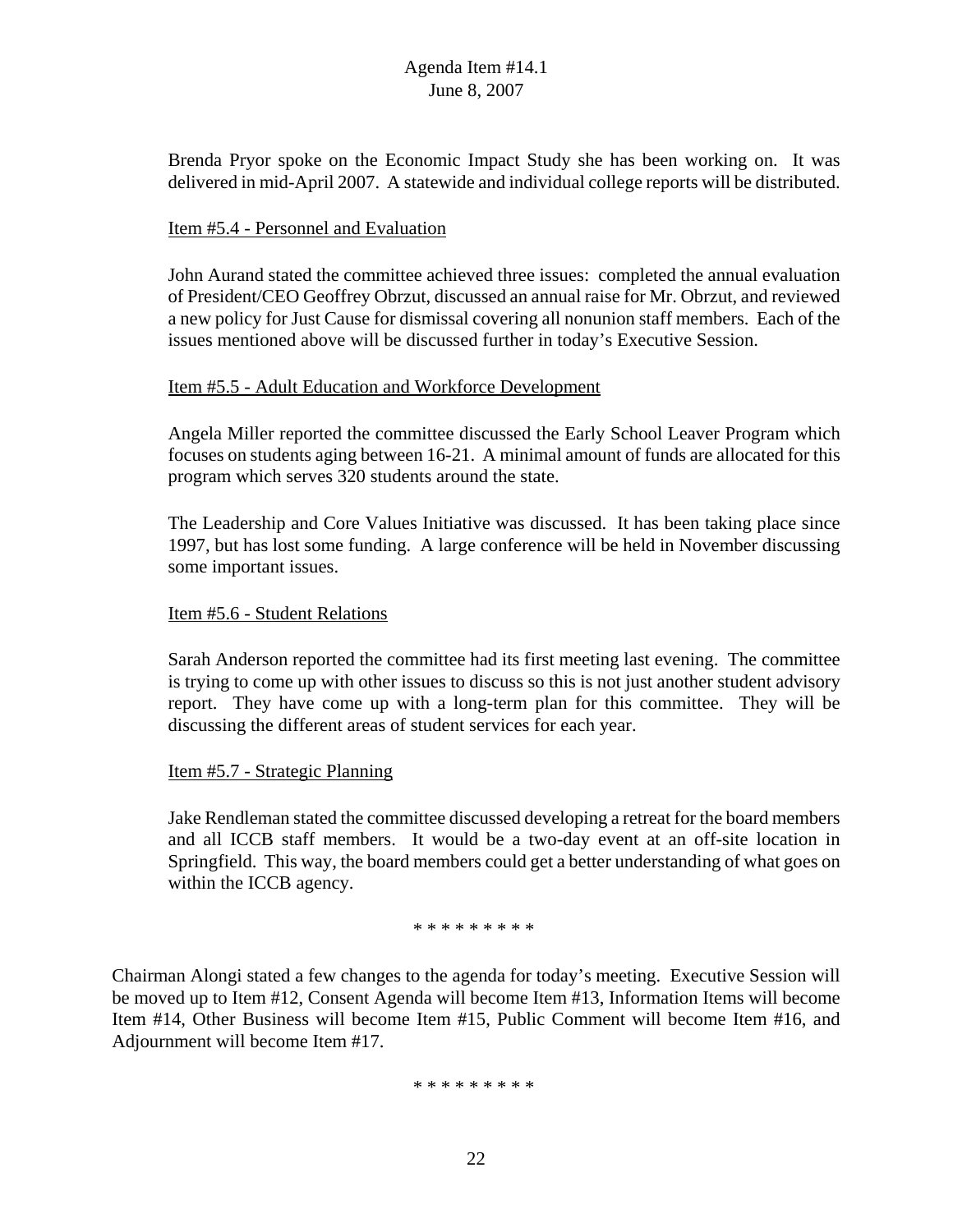### Item #6 - President/CEO Report

Geoffrey Obrzut, President/CEO, first thanked President Kirchoff for hosting this month's Board meeting and congratulated him on all the great construction going on at the campus.

He mentioned ICCB staff member Kevin Cain's death, which occurred just recently. He was an inspiration to a lot of the staff and to everyone he met. Kevin started at the ICCB when he was 17 years old and was with the ICCB for 21 years. The ICCB set up a fund, which was Chairman Alongi's idea, in Kevin's honor for students who have muscular dystrophy. He wished his family well in this sad time.

He mentioned the community college system would be receiving a budget increase of 1.7%, 2% for Adult Ed, and \$3 million for Student Success. The capital budget is a disappointing 10% increase compared to last years 30% increase. Some of the ICCB staff will most likely be meeting with legislators from both the House and Senate this coming Thursday to get support for an increase in the capital budget.

The ICCTA Lobby Day this year will be on Wednesday, April 25. Mr. Obrzut extended an invitation to the Board members as well.

The Second Annual Homeland Security Conference was a great success. It was held on February 21 and 22 at the Crowne Plaza in Springfield. Colonel Jill Morgenthaler, Deputy Chief of Staff for Homeland Security and Public Safety for the Governor's Office, was a key speaker at the conference and received great reviews from the attendees. Mr. Obrzut thanked Preston Morgan, Senior Director for Workforce Development, and Dr. Karen Anderson, Senior Director for Student/Instructional Development, for doing such a great job putting it together.

Lastly, Mr Obrzut thanked the Student Advisory Group for putting together the Mississippi Gulf Coast Mission. This was a program to help the Mississippi Gulf Coast Community College collect student supplies and household goods. Rebecca Rainey, a Lewis and Clark nursing student, was introduced for her efforts in supporting this mission and rallying the other community colleges to get involved.

### Item #7 - Advisory Organizations/Foundation Reports

### Item #7.1 - Student Advisory Committee

Sarah Anderson, Student Board Member, reported the final SAC meeting of the year was held in Schaumburg on March 9-10, 2007. Colonel Jill Morgenthaler spoke to the group regarding courses in the community colleges to train students on emergency situations, having the community colleges offer AS degrees in Homeland Security, and getting students from the community colleges involved in the database of volunteers within the state.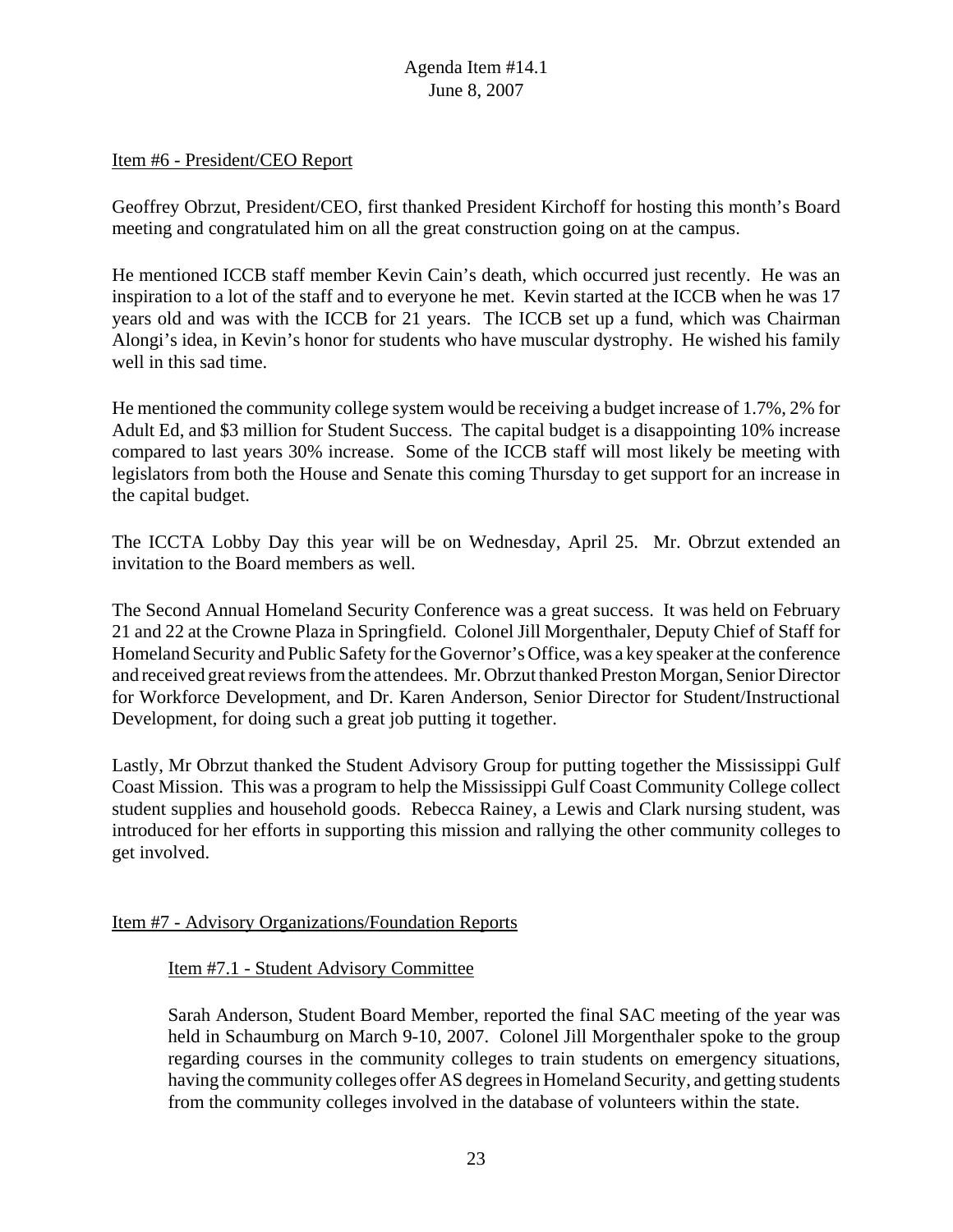The subcommittees met again. The Awards and Recognition Committee has two systemwide awards, Outstanding Administrator and Outstanding Program that are in the works. The Legislative Committee met and discussed possibly having a statewide letter writing campaign about the Veteran's Grant. Lobby Day will be on April 25 as well. The statewide discussion topics have been decided, which are: Veteran's Grant, Capital Funding, Textbooks, and General Funding Increase. The Local Issues subcommittee met and sent out two surveys to each community college and only a couple sent information back. The next members of the committee will be advised to keep trying. The Policy Issues Committee met and collected suggestions on what the next Student Advisory Committee should work on. On Saturday, the Student Advisory Committee held its official meeting and elected a new student member, Brian Savage from Joliet Junior College. The new group will meet for the first time in June at the ICCTA annual meeting.

# Item #7.2 - Illinois Community College Trustees Association

Mike Monaghan, Executive Director of the Illinois Community College Trustees Association, reported the ICCTA has 273 elected trustees and there will be 125 of them up for re-election this year.

On April 24, the trustees will have their regular board meeting in Springfield. As mentioned before, the ICCTA Lobby Day will be held on Wednesday, April 25 in Springfield. Friday, June 8, will be the ICCTA's Annual meeting in Chicago. The orientation for all the newly elected trustees will be during this meeting.

The two bills entered in to the Legislature, Senate Bill 753 and House Bill 3504, will remove community colleges from the Ethics Act stating that they are State Agencies and have them listed only as Local Units of Government. Currently, they are both in their second reading in the General Assembly.

### Item #7.4 - Presidents Council

Dr. Kirchoff gave the report for Dr. Keith Miller, President of Black Hawk College. Dr. Miller sent Dr. Kirchoff an email with his comments on a few issues to relay to the Board.

FY08 Budget - While the Council supports the initiatives of the Board of Higher Education to increase funding, they do feel that it is not sufficient to recognize the impact that community colleges have on thousands of lives and the economy of the state. Therefore, working with Ed Duffy and ICCTA, a more focused legislative effort was designed to attempt to secure full funding for base operating and equalization grants. The Council is also in the process of developing educational materials that can be shared with legislators to help better understand how community colleges are funded.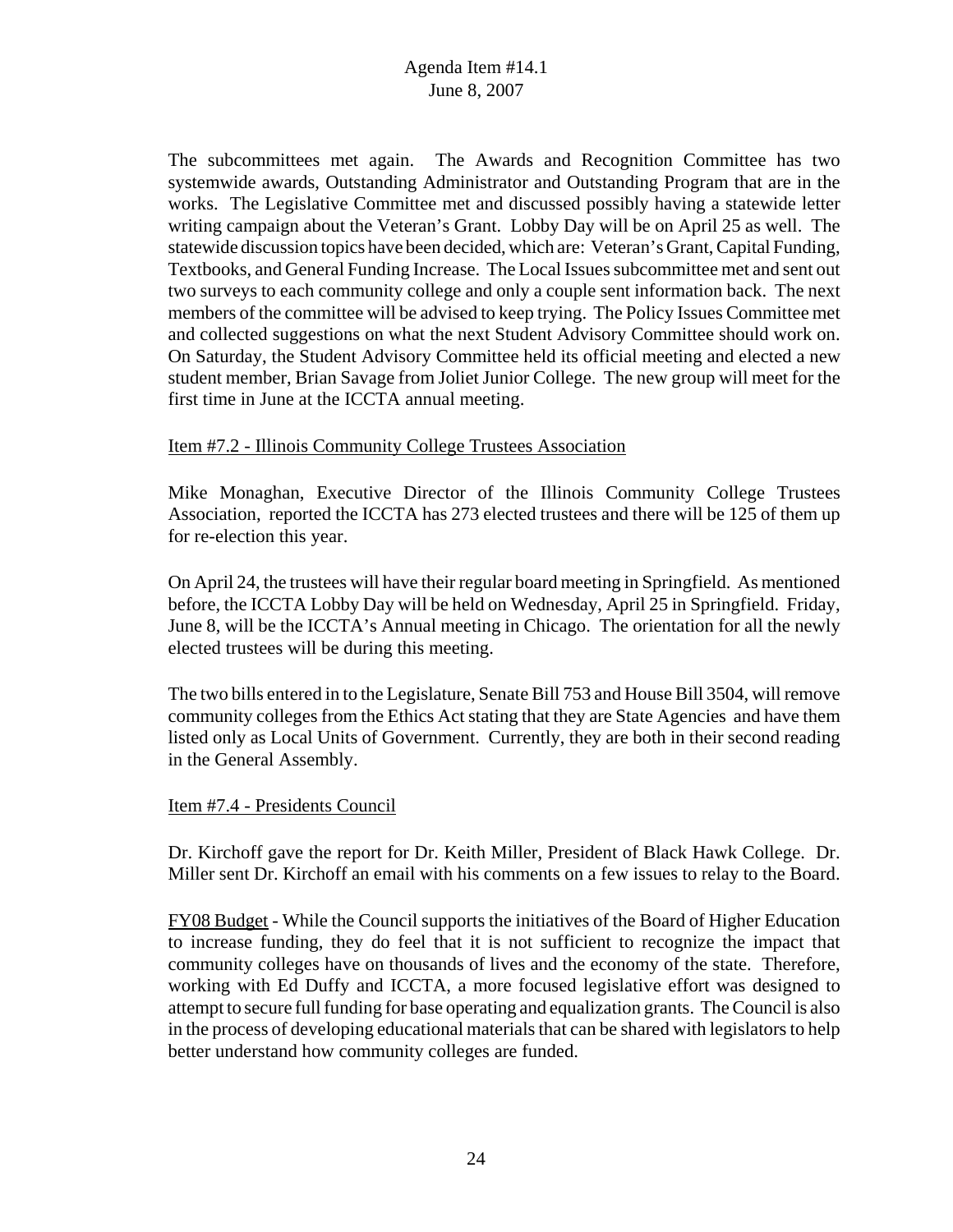Illinois Veterans Grant - Since community colleges serve the vast majority of veterans in Illinois, they have met with the Lt. Governor and the Director of Illinois Veterans Affairs, among others, in an attempt to gain full funding for these grants. Currently, they are working to gain support from various veterans groups around the state.

State Ethics Act - The council is encouraging all presidents to meet with their legislators and encourage them to co-sponsor/support HB 3504 and SB 589, which would clarify the status of community colleges as units of local government.

Homeland Security - At its March meeting, the council heard a presentation from Colonel Jill Morgenthaler regarding the important role community colleges and our students play in Homeland Security. Col. Morgenthaler is the Governor's Director for Homeland Security and has presented at conferences sponsored and supported by the ICCB. I would like to thank President Obrzut for inviting Col. Morgenthaler to speak with the presidents. In addition, Col. Morgenthaler encouraged the colleges to consider instituting an AA in Homeland Security.

# Item #7.5 - Illinois Community College Faculty Association

Leo Welch gave the report for Dr. Earl Godt. The Teaching and Learning Conference will be held on October 18-19, 2007. The ICCFA will also attend the ICCTA conference which is held in Chicago in June.

The ICCFA is tracking the Ethics Act bill and is in support of it.

# Item #8 - Legislative/Budget Report

Steve Morse, Director for External Affairs, reported the Legislature has heard the Governor's Budget Address and has received the budget recommendations of the Governor's Office of Management and Budget. In this context, budget issues will drive much of the General Assembly debate over the course of the next few months. There are several issues though that concern the Legislature about higher education.

A few of these issues concern Illinois community colleges directly. Perhaps chief among the issues is House Bill 1434 that would allow Harper College to offer two baccalaureate degree programs. The ICCB is on record as opposing such legislation and is in support of the Report of the Task Force on Baccalaureate Access that was completed in November 2005. External Affairs has been working with the opposition to this legislation.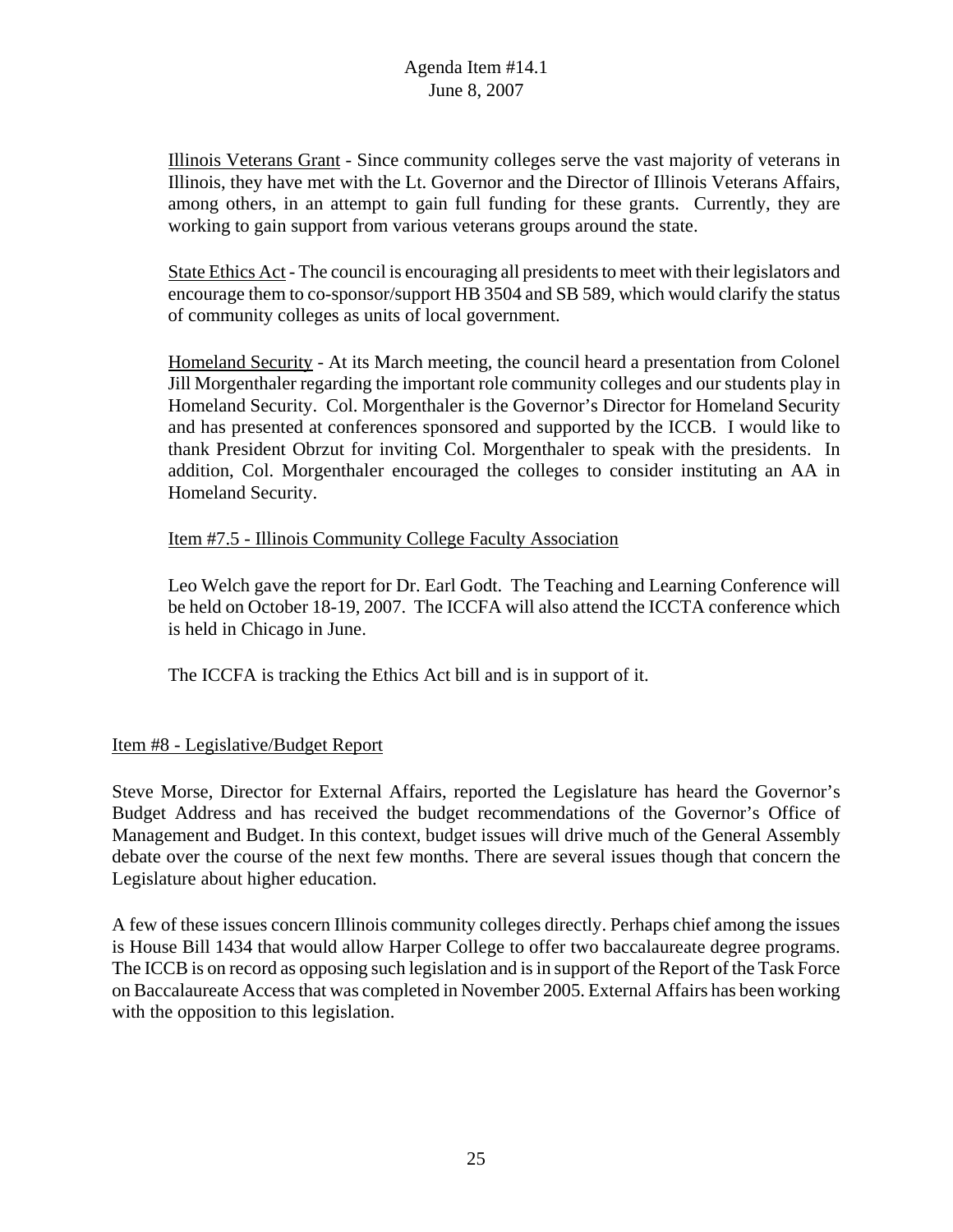Senator Mattie Hunter has introduced legislation to create textbook advisory committees on university and community college campuses (SB325) and to oblige universities and community colleges to post on their websites certain information about textbooks including edition changes, ISBN numbers, and new and used book prices (SB326). Both bills are intended to help reduce textbook costs to students. The ICCB has been involved in meetings with Senator Hunter and IBHE to help develop this legislation. The ICCB has filed its support of both bills as amended at this writing.

The ICCB is also working with Senator Edward Maloney on SB672, an ICCB-initiated shell bill meant to be amended to standardize the age at which a person may take the GED test to 17 years of age.

The deadline for the Senate to more substantive bills out of Senate committees is March 15. The deadline for the House to move substantive House bills out of committee is March 23.

External Affairs staff is reviewing a plan to bring the community college public relations directors together to discuss statewide community college communications issues and further develop a statewide concept for promoting community colleges. A meeting was originally scheduled for January, but circumstances effected the need to reschedule it.

# **FISCAL YEAR 2008 SYSTEM BUDGET**

Ellen Andres, Chief Financial Officer, reported on three issues:

# System:

The Governor's Fiscal Year 2008 Budget, as presented to the General Assembly on Wednesday, March 7, includes a \$5 million increase (1.7%) for the community college system operating budget and a 2 percent increase (or \$.9 million) for adult education and career and technical education budgets.

# Capital:

The Governor's Fiscal Year 2008 Capital Budget, includes a recommendation of \$59 million for the community college system. This is composed of \$50 million for the temporary facilities initiative and \$9 million for capital renewal projects. No individual college projects were recommended for the capital budget.

# Office:

The fiscal year 2008 office operating budget includes a \$32,000 increase for the office and \$12.6 million from other funds for staff functions and projects.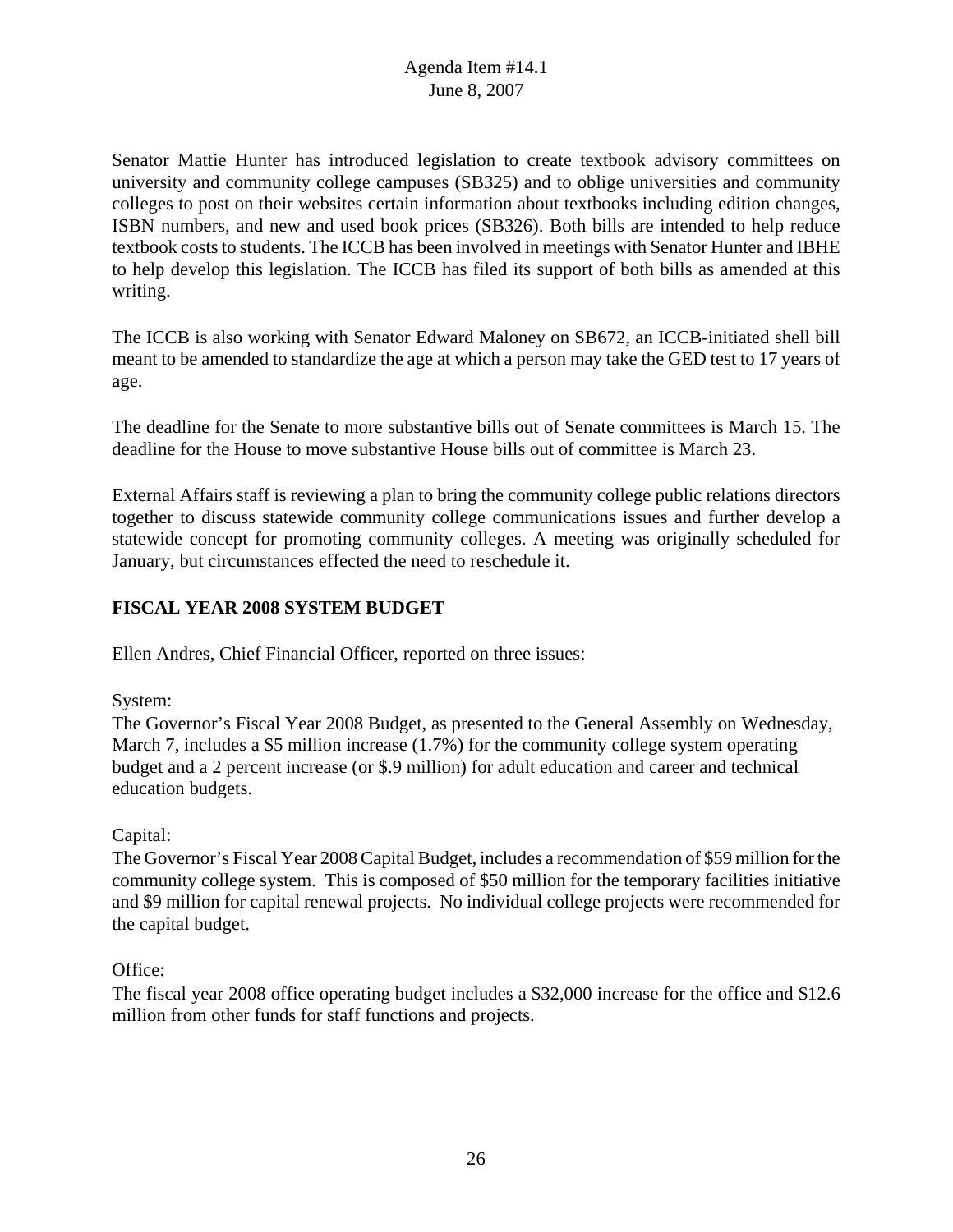# Item #9 - Status Report on Associate of Arts in Teaching Degrees Initiative

Dr. Elaine Johnson, Vice President for Instruction and Policy Studies, reported the Associate in Arts in Teaching degrees have been approved by ICCB and IBHE in the areas of Secondary Math, Secondary Science, Special Education and Early Childhood Education. The approved programs as of March 1, 2007, include:

### **Secondary Math**

| <b>Black Hawk College</b>             | Prairie State College                |  |  |  |
|---------------------------------------|--------------------------------------|--|--|--|
| <b>CCC-Harry S Truman College</b>     | <b>Richland Community College</b>    |  |  |  |
| <b>Heartland Community College</b>    | <b>Rend Lake College</b>             |  |  |  |
| <b>Highland Community College</b>     | <b>Sauk Valley Community College</b> |  |  |  |
| Kankakee Community College            | Southeastern Illinois College        |  |  |  |
| Kaskaskia College                     | Southwestern Illinois College        |  |  |  |
| College of Lake County                | Spoon River College                  |  |  |  |
| John A. Logan College                 | <b>Triton College</b>                |  |  |  |
| Moraine Valley Community College      | <b>Waubonsee Community College</b>   |  |  |  |
| <b>Oakton Community College</b>       |                                      |  |  |  |
| <b>Secondary Science</b>              |                                      |  |  |  |
| Moraine Valley Community College      | <b>Triton College</b>                |  |  |  |
| Spoon River College                   |                                      |  |  |  |
| <b>Special Education</b>              |                                      |  |  |  |
| <b>Lincoln Land Community College</b> | <b>Oakton Community College</b>      |  |  |  |
| <b>Early Childhood</b>                |                                      |  |  |  |
| <b>Black Hawk College</b>             | <b>Oakton Community College</b>      |  |  |  |
| <b>Lincoln Land Community College</b> |                                      |  |  |  |
|                                       |                                      |  |  |  |

\* \* \* \* \* \* \* \* \* \*

The meeting took a break at 10:40 a.m. and returned at 10:50 a.m.

Before the next report was given, Chairman Alongi made an announcement. With the consensus from the other Board members, he is going to cancel the May Board meeting. Everyone would be traveling on Sunday, which just happens to be Mother's Day. Ann Chandler, Board Secretary, will check with Illinois Central College in Peoria to see if they would be willing to host the meeting in September. The Board agreed.

Angela Miller would like to discuss having the Board meetings back on Fridays instead of Mondays at the next Board retreat.

\* \* \* \* \* \* \* \* \* \*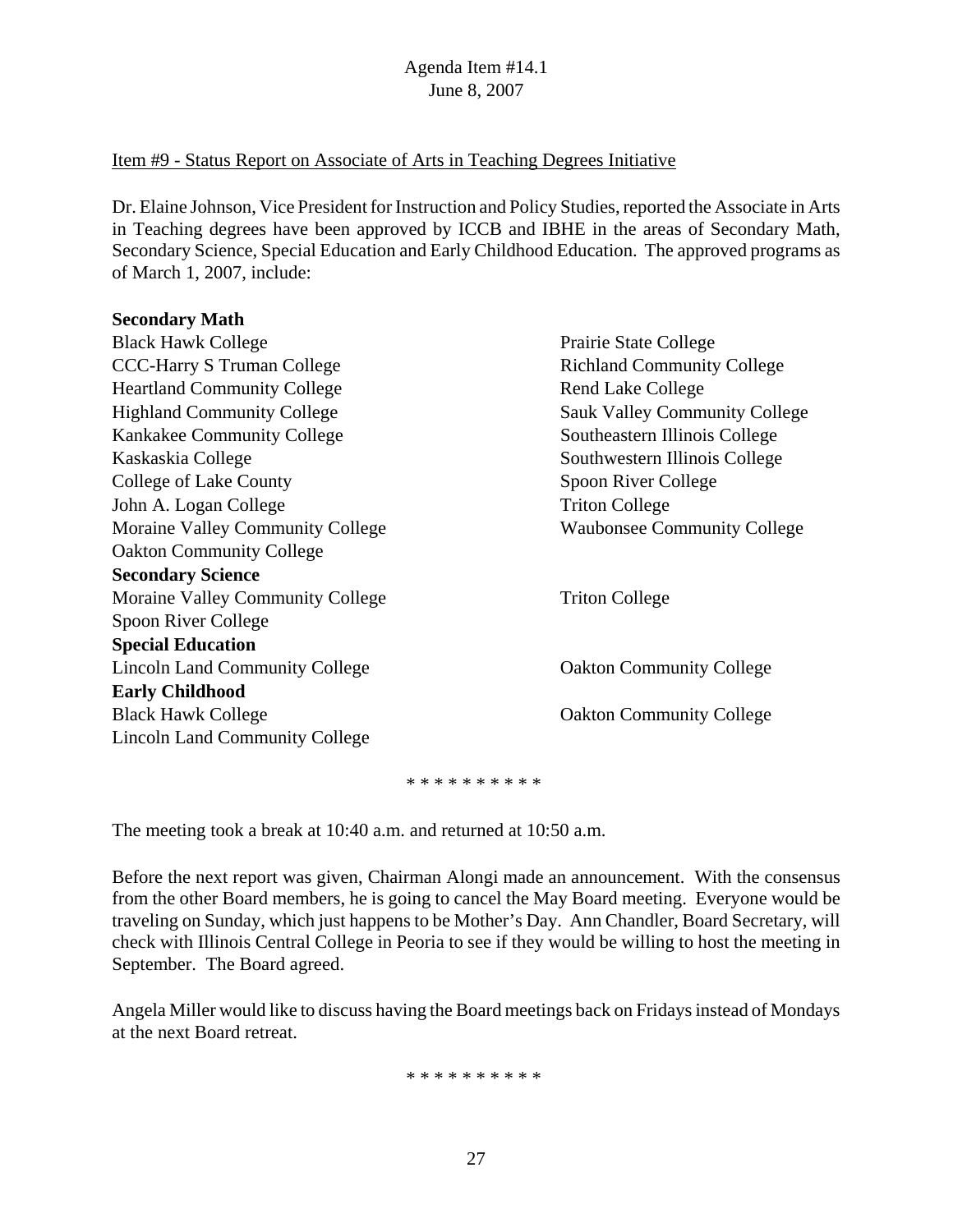# Item #10 - Homeland Security Initiative Status Report

**Illinois Community College System Homeland Security and Emergency Response Institute.** Preston Morgan, Senior Director for Workforce Development, reported that the second Illinois Community College System Homeland Security and Emergency Response Institute was held February 21-22, 2007 in Springfield. The goal of the Institute was to bring diverse areas of colleges together around the area of homeland security. The intent was to better inform and prepare colleges to combat terrorism because of the risk of being a "soft target" and also to better respond to local or regional emergencies, whether they be natural or man-made.

There were 180 people registered for the event representing Illinois community colleges, federal and state agencies, and other local organizations including school districts.

The Institute offered four keynote speakers, including Colonel Jill Morgenthaler, Office of the Governor; Larry Smith, Institute for Crisis Management; Edward Buikema, FEMA Region V; and Joseph Hill, Illinois Department of Transportation. There were also 16 concurrent sessions that included topical areas such as program development, campus security, economic development, IT security, and first responder. Presenters for these sessions included Illinois community colleges and public universities; the Federal Bureau of Investigation; Illinois Department of Commerce and Economic Opportunity; Illinois Medical Emergency Response Team; Save A Life Foundation; Illinois Fire Service Institute; Minnesota State Colleges and Universities; and the Institute for Preventive Strategies at The Center for Rural Development, Somerset, Kentucky.

Evaluations by attendees of the Institute were very favorable with 95 percent of those people returning evaluations either being satisfied or very satisfied with the Institute. Eighty percent of those returning evaluations were either satisfied or very satisfied with the range of topics presented at the Institute. Copies will be distributed to all Board members. The attendees at the Institute have asked that we continue with future Institutes.

### **Homeland Security and Campus Safety Research Committee**

Dr. Karen Anderson, Senior Director for Student/Instructional Development, stated that the second meeting of the Homeland Security and Campus Safety Research Committee was held immediately following the ICCB Homeland Security and Emergency Response Institute on February 22, 2007. The committee, led by co-chairs Marikay Hegarty (ICCB Board member and Chicago Police Department) and Col. Jill Morgenthaler (Deputy Chief of Staff for Public Safety, Office of the Governor), discussed with Col. Morgenthaler her ideas concerning the role of community colleges and students in homeland security and emergency response. The committee also reviewed the survey to colleges that was drafted at the December meeting.

This survey will assist the committee with their assessment of the current status of community colleges in Illinois regarding emergency preparation and qualifications of campus safety and police departments. State statues addressing campus safety and police departments were also reviewed. The review of these statutes will continue at the April 26 meeting in Joliet.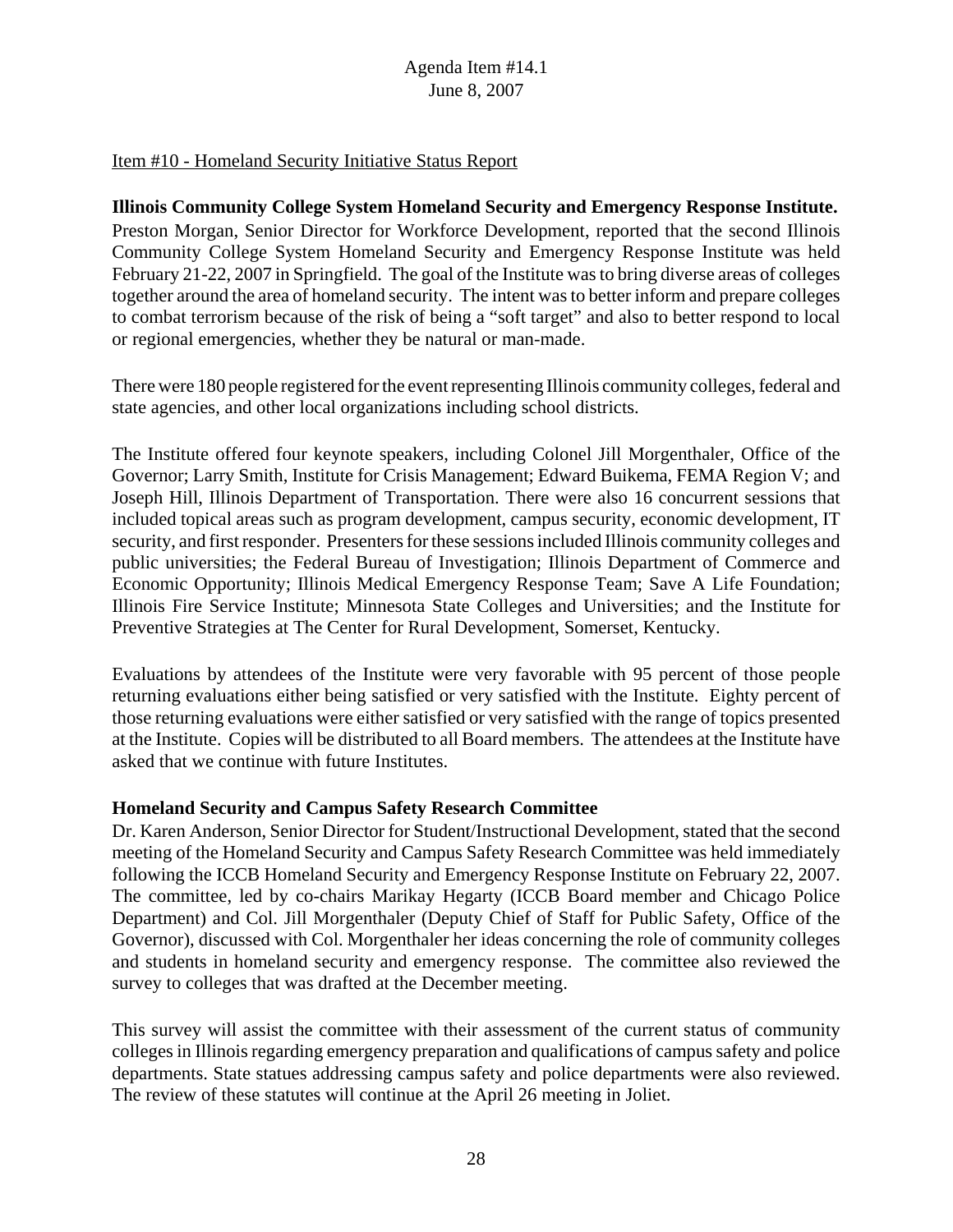### Item #11 - New Units of Instruction **(ACTION)**

Rudy Papa made a motion, which was seconded by Bill Naegele, to approve the following new units of instruction:

# **PERMANENT PROGRAM APPROVAL**

### Black Hawk College

< Apprenticeship Pipe Trades A.A.S. degree (65 semester credit hours)

### Wm. Rainey Harper College

Public Relations A.A.S degree (60 semester credit hours)

Lincoln Land Community College

< Welding Operator Certificate (30 semester credit hours)

### Moraine Valley Community College

< Massage Therapy Certificate (31 semester credit hours)

### Rock Valley College

< Associate in Engineering Science (65 semester credit hours)

### Spoon River College

< Associate of Arts in Teaching (A.A.T.) Special Education (61 semester credit hours)

### Harry S. Truman College

< Associate in Fine Arts (61 semester credit hours)

### John Wood Community College

< Associate in Fine Arts (64 semester credit hours)

# **TEMPORARY PROGRAM APPROVAL**

### College of DuPage

< Paralegal Studies A.A.S. degree (67 semester credit hours)

### College of Lake County

Game Development A.A.S. degree (61 semester credit hours)

### Parkland College

• Construction: Ironworker Certificate (41 semester credit hours)

### Shawnee Community College

- Construction Craft Laborer Apprenticeship A.A.S. degree (61 semester credit hours)
- Construction Craft Laborer Apprenticeship Certificate (37 semester credit hours)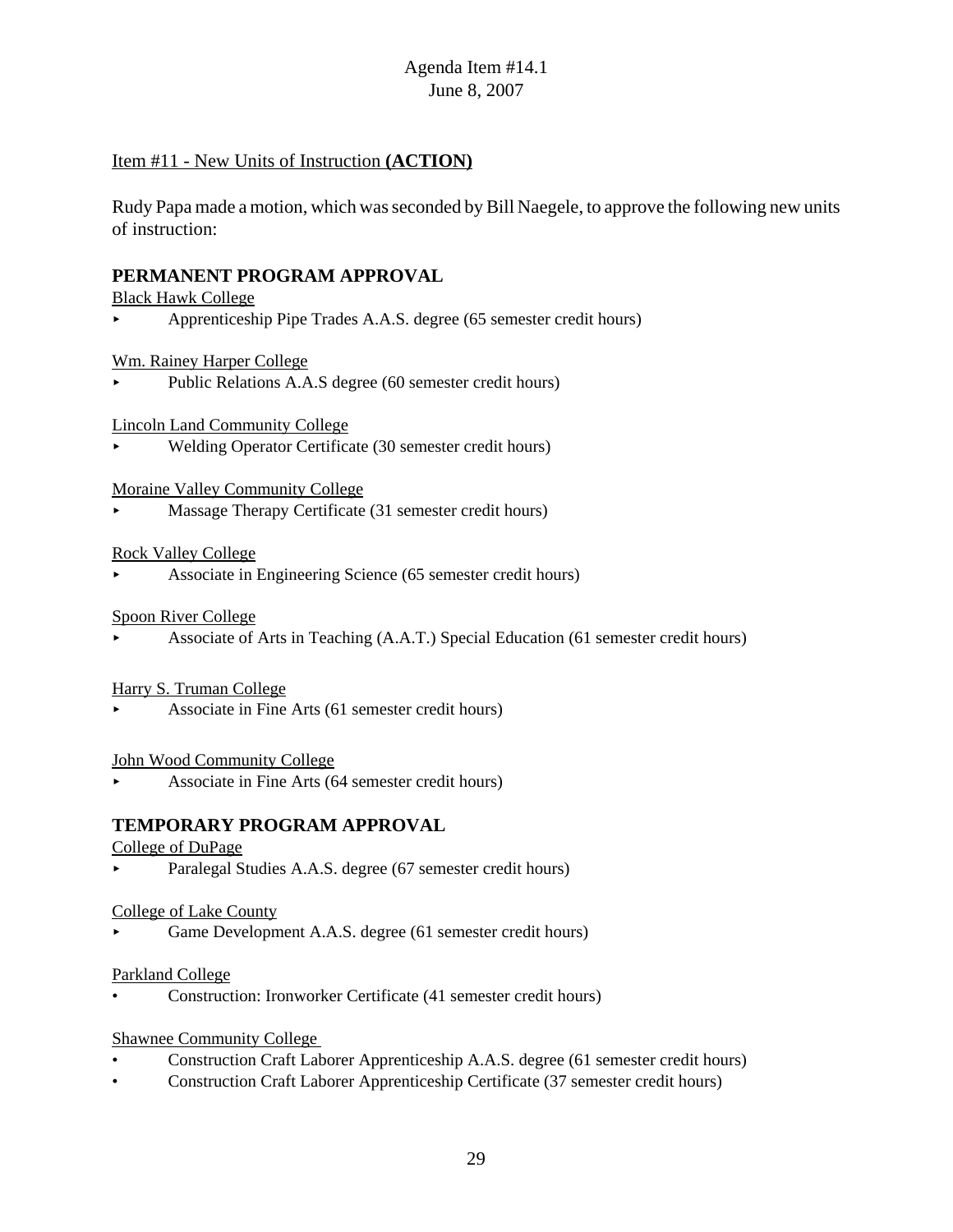Wabash Valley College

- Construction: Trade Technology A.A.S. degree (60 semester credit hours)
- Construction: Laborer Certificate (42 semester credit hours)

### Item # 12 - Executive Session

At 11:05 a.m., Bill Naegele made a motion, which was seconded by Jake Rendleman, to go into Executive Session to discuss legal matters. The motion was approved by unanimous voice vote. Student advisory vote: Yes.

ICCB Staff members Geoffrey Obrzut, President/CEO and Ann Chandler, Executive Assistant and Board Secretary, remained in the meeting.

ICCB Staff member Ellen Andres, Chief Financial Officer, and ICCB legal counsel John Kauerauf joined the meeting later.

\* \* \* \* \* \* \* \* \* \*

At 11:46 a.m., Jake Rendleman made a motion, seconded by Bill Naegele, to adjourn the Executive Session meeting and return to the regular Board meeting. The motion was approved by unanimous voice vote. Student advisory vote: Yes.

### **Decisions Related to Executive Session**

At 11:48, during the regular Board meeting, Board members voted on a series of issues discussed in the Executive Session.

John Aurand made a motion, which was seconded by Rudy Papa, to give the President/CEO Geoffrey Obrzut a 4% raise retroactive to July 2006 and related equity revisions totally 2%. The motion was approved by unanimous voice vote. Student advisory vote: Yes.

John Aurand made a motion, which was seconded by Bill Naegele, to provide longevity to all ICCB staff members not covered in the union agreement. The motion was approved by unanimous voice vote. Student advisory vote: Yes.

John Aurand indicated that the Just Cause Rule would be left in the Consent Agenda.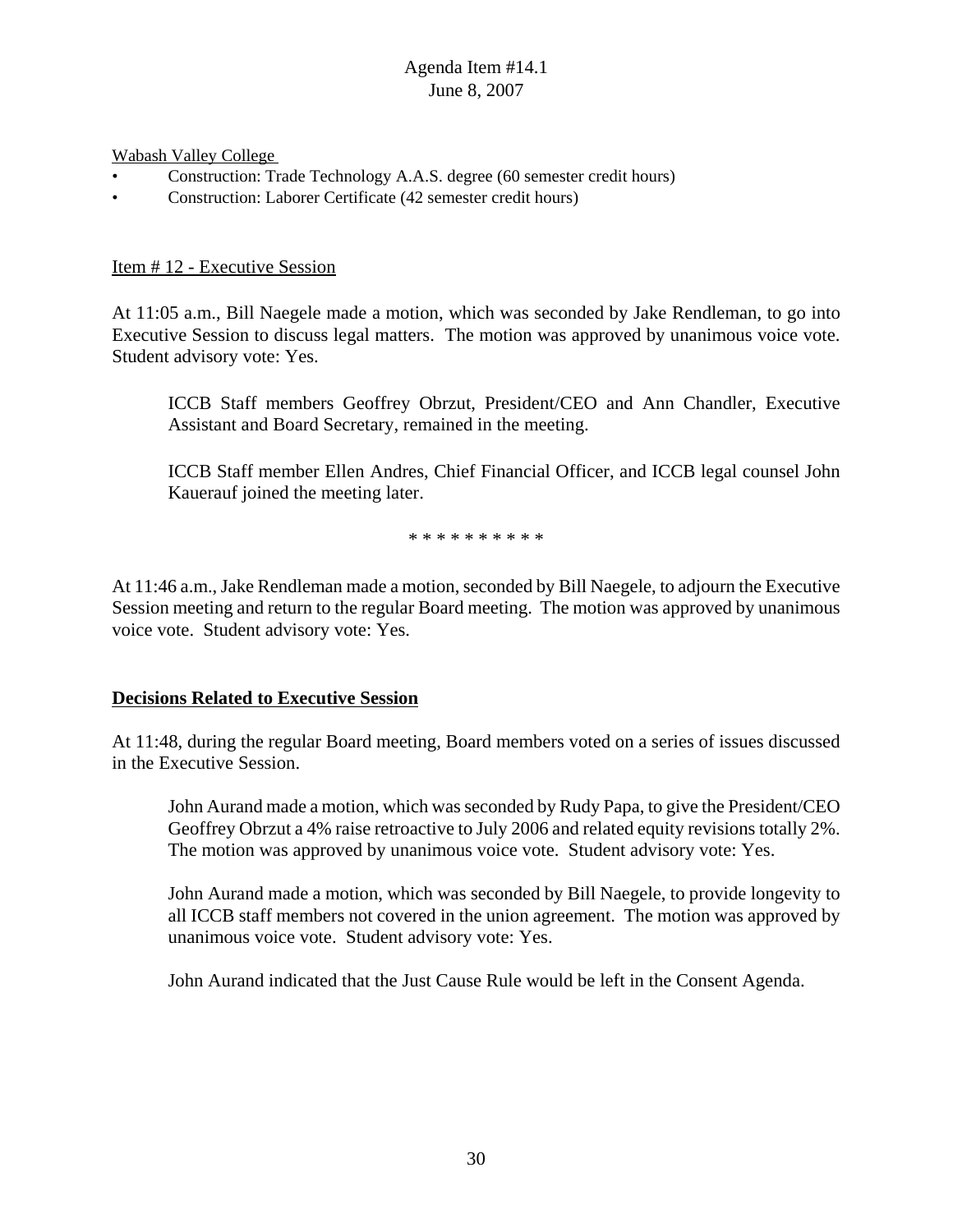### Item #13 - Consent Agenda **(ACTION)**

Bill Naegele made a motion, which was seconded by John Aurand, to approve the following items, including the change to Agenda Item 13.6:

### Item #13.1 - Minutes of the January 22, 2007 Meeting

The Illinois Community College Board hereby approves the Board minutes of the January 22, 2007 meeting, including the specified changes.

### Item #13.2 - Minutes of the February 26, 2007 Meeting

The Illinois Community College Board hereby approves the Board minutes of the February 26, 2007 meeting, as recorded.

### Item #13.3 - Review of Executive Session Minutes of the January 22, 2007 Meeting

The Illinois Community College Board hereby approves the Board Executive Session minutes of the January 22, 2007 meeting, as recorded.

### Item #13.4 - Review of Executive Session Minutes of the February 26, 2007 Meeting

The Illinois Community College Board hereby approves the Board Executive Session minutes of the February 26, 2007 meeting, as recorded.

# Item #13.5 - Review of Executive Session Minutes of March 25, 2005 thru the November 17, 2006 Meetings

The Illinois Community College Board hereby determines that minutes of its executive sessions held on March 25, 2005, April 22, 2005, June 17, 2005, September 16, 2005, September 21, 2005, September 15, 2006, and November 17, 2006 are to remain confidential. All other executive session minutes have been made available for public inspection.

### Item #13.6 - Employee Guidebook Just Cause Rule

The Illinois Community College Board discussed this item in the Executive Session.

### Item #13.7 - Open Meetings Act Policy

The Illinois Community College Board hereby adopts the following rule: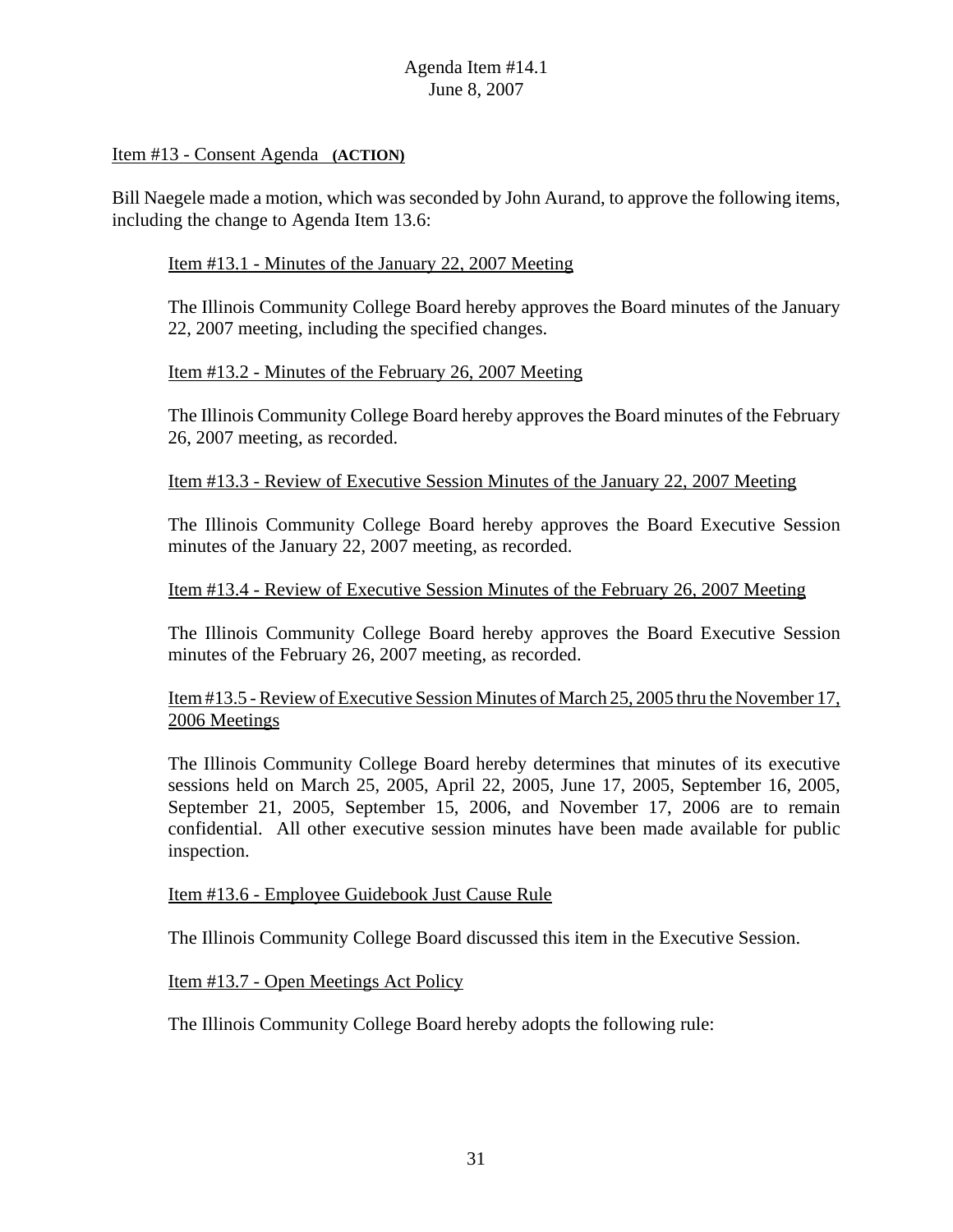If a quorum of the members of the ICCB Board or any committee of the ICCB Board is physically present for a meeting, as required by Section 2.01 of the Illinois Open Meetings Act, a majority of the ICCB Board or an ICCB Committee, as the case may be, may allow a physically absent member to attend the meeting by audio conference if the member is prevented from physically attending because of:

- (1) personal illness or disability;
- (2) employment purposes or the business of the ICCB; or
- (3) family or other emergency.

Any ICCB Board Member wishing to attend a meeting by other means shall notify the ICCB Board Secretary before the meeting unless advance notice is impractical

\* \* \* \* \* \* \* \* \*

The motion was approved by unanimous voice vote. Student advisory vote: Yes.

Item #14 - Information Items

Item #14.1 - Summary of Capital Projects Approved by the President/CEO During Calendar Year 2006

Documents were provided to the Board for their information and review.

Item #14.2 - Baccalaureate Completion Programs at Community Colleges Survey

Documents were provided to the Board for their information and review.

Item #14.2 - Fiscal Year 2007 Financial Statements

Documents were provided to the Board for their information and review.

### Item #16 - Adjournment

At 12:00 p.m., Rudy Papa made a motion, which was seconded by Bill Naegele, to adjourn the meeting. The motion was approved by unanimous voice vote. Student advisory vote: Yes.

Guy H. Alongi Geoffrey S. Obrzut Chairman President/CEO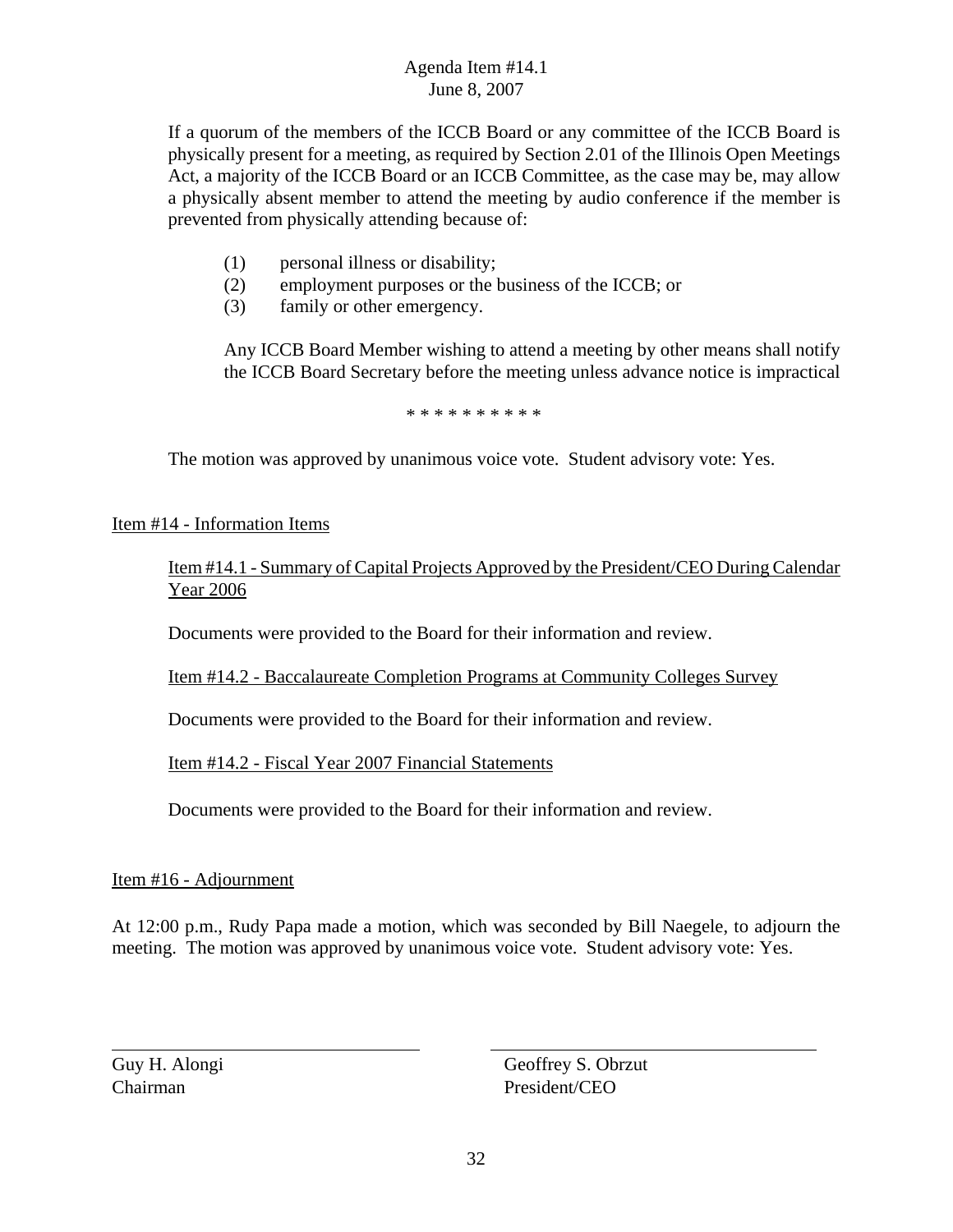Illinois Community College Board

# **REVIEW OF EXECUTIVE SESSION MINUTES**

# **RECOMMENDED ACTION**

It is recommended that the following motion be adopted:

The Illinois Community College Board hereby approves the Board Executive Session minutes of the March 26, 2007 meeting, as recorded.